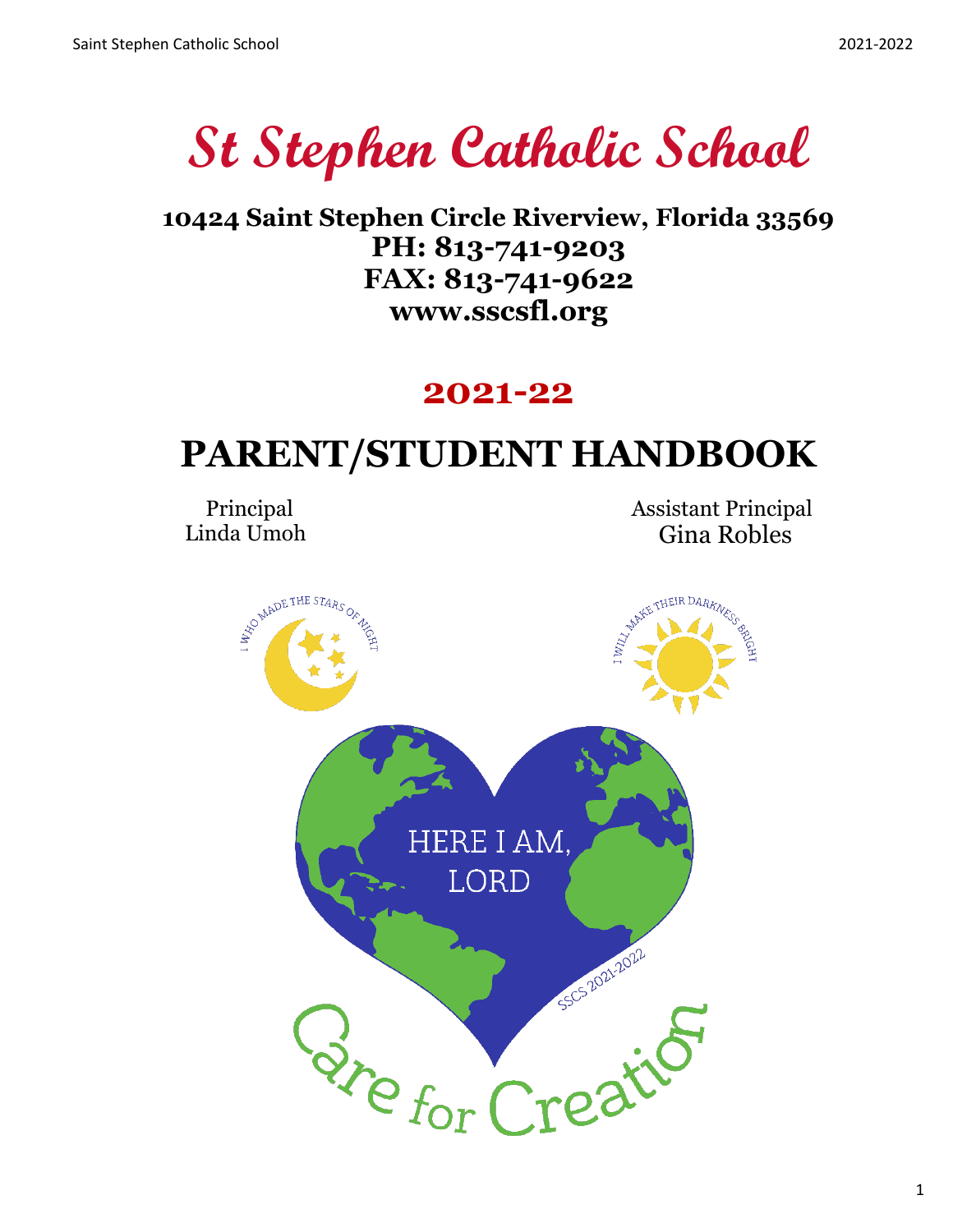## **TABLE OF CONTENTS**

| Vision & Mission Statement                     |                | Lunch                                                   | 12        |
|------------------------------------------------|----------------|---------------------------------------------------------|-----------|
| Philosophy/Core Values                         | 3              | <b>Marvelous Mustang</b>                                | 12        |
| <b>Admission Policy</b>                        | 3              | <b>Medical Emergencies</b>                              | 12        |
| <b>Admission Requirements</b>                  | 3              | Medication (Prescription-Non-prescription,              |           |
| Arrival & Dismissal                            | 3              | Miscellaneous Health Issues)                            | $12 - 13$ |
| Attendance Policy (Tardiness, Absence,         |                | Parent/Teacher Organization                             | 13        |
| Early Dismissals, Class Attendance, Vacations) | $3 - 4$        | Parent/Administration Meetings                          | 13        |
| <b>Birthdays</b>                               | $\overline{4}$ | <b>Personal Electronics</b>                             | 13        |
| <b>Backpacks</b>                               | $\overline{4}$ | Portfolios                                              | 13        |
| <b>Bullying Policy</b>                         | $4 - 5$        | Registration/Re-enrollment                              | 13        |
| Carline Procedures (Operating Times,           |                | <b>Remediation Guidelines</b>                           | $13 - 14$ |
| Early Childhood, General)                      | 5              | <b>Report Cards</b>                                     | 14        |
| Change of Address/Phone Number/Email           | 6              | <b>Resource Program</b>                                 | 14        |
| Child Custody                                  | 6              | Safe Environment                                        | 14        |
| Communication (Parent-Teacher)                 | 6              | <b>School News</b>                                      | 14        |
| Curricula                                      | 6              | Sports Program (Coaches, Eligibility, Uniform,          |           |
| Damages                                        | 6              | Recognition, Sports Transportation)                     | 14        |
| Deliveries                                     | 6              | Telephone/Cell Phone Use                                | 14        |
| Detention                                      | 6              | Textbooks                                               | 14        |
| Discipline                                     | $6 - 7$        | <b>Tutors</b>                                           | 14        |
| Electronic Media, Devices, and Systems         | $7 - 8$        | <b>Uniform Policies</b>                                 | $15-16$   |
| <b>Emergency Contact Information</b>           | 8              | Valuables                                               | 16        |
| Emergency Drills (Emergency Evacuation,        |                | <b>Visitors</b>                                         | 16        |
| School Alert System, School Closings)          | 8              | Volunteers                                              | 16        |
| <b>Extended Day</b>                            | 8              | <b>Water Bottles</b>                                    | 17        |
| <b>Extracurricular Activities</b>              | $8-9$          | Yearbook                                                | 17        |
| Field Trips (Field Trip Driver Policy)         | 9              | <b>St. Stephen Parent Code of Conduct</b>               | $16-17$   |
| Food Allergy Policy                            | 9              | <b>St. Stephen Financial Policy</b>                     |           |
| Fundraisers                                    | 9              | Church Support                                          | 18        |
| <b>Grading Policy</b>                          | $9 - 11$       | Refunds (Pre-Paid, FACTS, Fees)                         | 18        |
| Graduation                                     | 11             | Tuition and Fees (Late Payments, Re-enrollment &        |           |
| <b>Health Records</b>                          | 12             | Registration, Extended Day,)                            | 18        |
| <b>High School Courses</b>                     | 12             | <b>Unfulfilled Financial Obligations</b>                | 19        |
| <b>Homeroom Parents</b>                        | 12             | <b>Volunteer Service Hours</b>                          | 19        |
| Homework                                       | 12             | <b>St. Stephen Chromebook Usage Policies</b>            | 19-21     |
| Insurance                                      | 12             | <b>St. Stephen Extended Day Procedures and Policies</b> | 21-22     |
| Late Pickups                                   | 12             | Acknowledgment                                          | 22        |
| Lockers                                        | 12             |                                                         |           |

## **SCHOOL OFFICE HOURS**

The school office is open from 7:30 a.m. to 4:00 p.m., Monday through Friday. The school office is open most half days and during most of the summer break. Refer to School calendars/newsletters for official office closings.

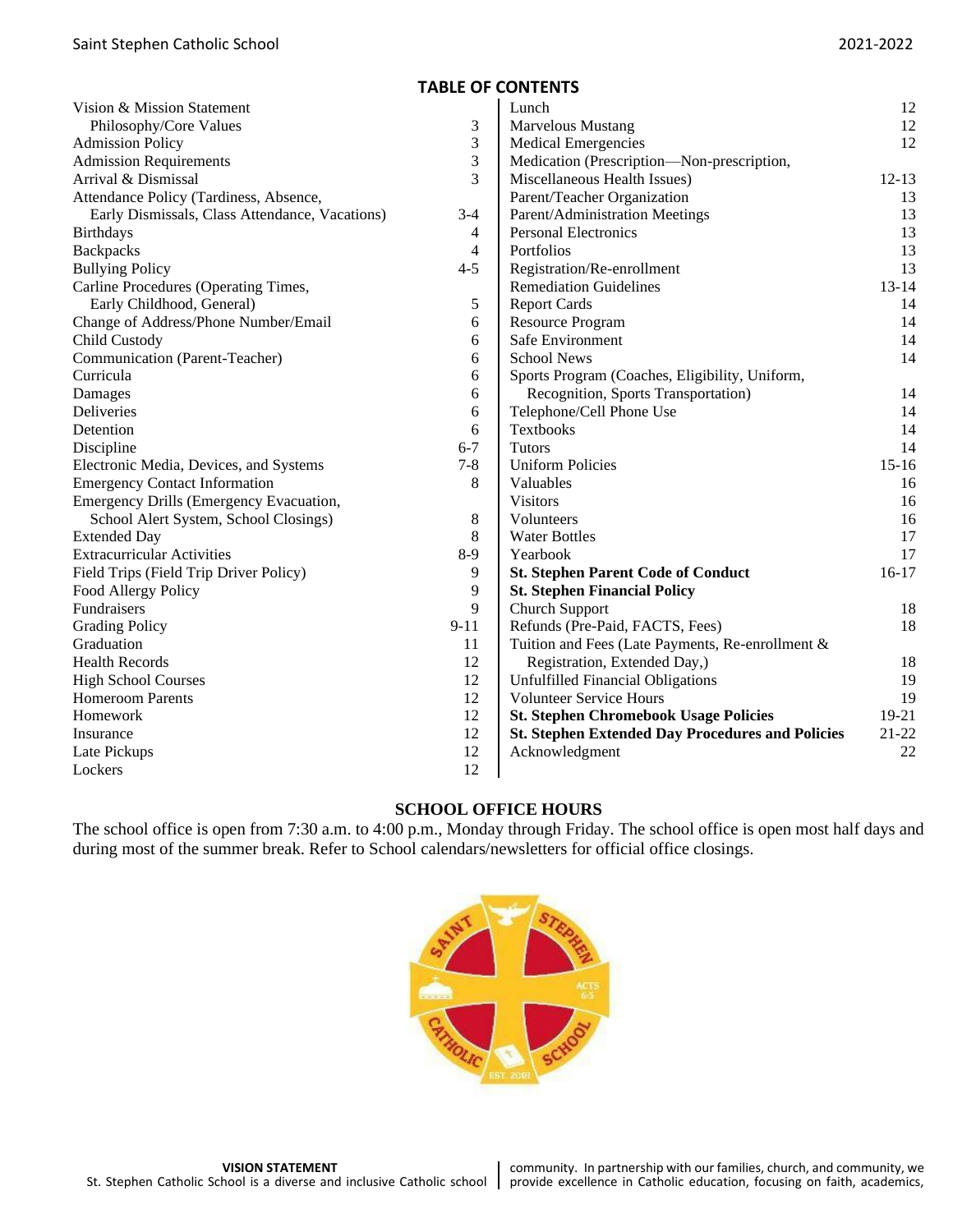and service in a caring, spiritual, and safe learning environment. Through personal development and knowledge gained within our school, students will influence a rapidly changing world with integrity and distinction.

#### **MISSION STATEMENT**

St. Stephen Catholic School is devoted to inspiring students to achieve their full academic potential while demonstrating a desire to continue Jesus' mission by applying Catholic morals, beliefs, values, and practices in their everyday lives. We are committed to motivating students to sustain a lifelong love of learning.

#### **PHILOSOPHY**

St. Stephen Catholic School believes that every child has the ability to succeed in their daily learning experiences. We also believe that our students' successful learning experiences are dependent on the environment where they learn. For these reasons, we provide our students with a faith-filled environment that allows them to feel challenged, valued, respected, and loved so that they can reach their highest academic, spiritual, and moral potentials.

By living a life of virtue founded on prayer, sacrifice, and charity, the administration, faculty, and staff model to our students how to embrace and appreciate their God-given talents. We encourage our students to explore ways to enhance and utilize their talents for the service of God and his people. As an educational institution that promotes holistic education, we graciously accept our responsibility to develop critical thinkers that can look into complex problems, initiate creative solutions, foster mutual respect among students and staff, and motivate students to sustain a life-long love of learning.

#### **CORE VALUES**

- St. Stephen Catholic School students/graduates:
	- Are critical thinkers
	- Live with integrity
	- Are respectful
	- Are lifelong learners
	- Are so rooted in their Catholic identity that they apply Catholic beliefs, morals, and values to everyday life

#### **ADMISSION POLICY**

St. Stephen Catholic School operates under the direction of the Diocese of St. Petersburg. St. Stephen Catholic School does not discriminate on the basis of race, color, sex, national or ethnic origin in the administration of educational policies, scholarship programs, athletics, and other schooladministered programs. However, priority will be given to students who are active in their faith. As a student in a Catholic school, there is an expectation that our students attend weekly Mass on Saturday evening or Sunday.

All new students will be accepted on a probationary basis for one full year. The purpose of this policy is to determine a student's ability to adjust to the philosophy and program of our school. Students applying for kindergarten who were not enrolled in our PreK 4 will be required to show mastery of preschool benchmarks from another program and may be required to attend VPK over the summer. **Students who are attending school for the first time in kindergarten will be required to attend VPK over the summer.** 

The administrative team has the right to determine whether or not current students may re-register. The team's decision will be determined after a careful review of the student's progress during the course of the academic year. Parents will be kept informed of their child's review.

Education is a partnership. The parent is the primary educator. The responsibility of the school is to support parents in this endeavor. However, if, in the view of the administration, there is a breakdown in this partnership, parents may be asked to remove the child from the school.

#### **ADMISSION REQUIREMENTS**

A child who will be three years old on or before September 1 and is toilet trained is eligible for admission to our Pre-K 3 program. A student may be admitted to our Pre-K 4 program on a rolling basis once they turn 4 with the understanding that they will repeat Pre-K 4 before entering kindergarten. A child who will be four years old on or before September 1 is eligible for admission to Pre-K 4. A child, who will be five years old on or before September 1, is eligible for admission to kindergarten.

Originals of both the Florida physical examination form and completed immunization record form are required when a student enters school for the first time in any grade. Also, any child entering Kindergarten or 7th grade must update his/her immunizations and physical before the 1st day of school. All students must have up-to-date immunizations. No exceptions will be made to the above requirements. The Catholic schools

3

in the Diocese of St. Petersburg do not recognize a religious objection to immunization. This policy became effective, beginning in the 2011-2012 school year**.**

#### **Admission Requirements:**

- An official copy of the child's birth certificate
- The baptismal record (if applicable)
- An original record of compliance with local and State of Florida health requirements
- A child's most recent report cards and/or standardized test scores for children with previous school attendance
- All documents as specified on the registration checklist.
- Placement and/or screening test<br>● Any psychological or educational
- Any psychological or educational exams administered in previous years
- Court orders pertaining to custody of a child when applicable.
- Students entering grades 1-8 may be required to take a diagnostic admissions test.

#### **ANIMALS**

For the safety of all and to accommodate those with allergies, animals are not allowed on school property. Exceptions may be granted for educational purposes, i.e., a K9 demonstration.

## **ARRIVAL & DISMISSAL**

#### **Please note changes to our PK drop-off procedures from the 202021 school year. We will return to one drop-off and start time for all students.**

Parents are required to drop off and pick up their children in the designated areas. All students K-8 should be dropped off along the sidewalk from the front entrance to the Angel's Wing gate. All students should remain in their cars until a staff member is visible outside, typically at 7:25 a.m. Students may then exit their vehicles and wait by the art room door or the Angel's Wing gate. When the gate and art room door open at 7:30 a.m., all students will proceed directly to their classrooms. All students K-8 should arrive through carline. Parents are not permitted to park and walk their children across.

**Parents of PK students have two options for dropping off their children**. PK students may be dropped off along the sidewalk in carline with an older sibling who can walk them to the PK playground, or a staff member can walk them to the PK playground. The second option is to park in the Family Life Center parking lot and walk your child to the PK playground. Since the PK drop-off time is the same as K-8 this year, parents may not park in the school parking lot and walk across as this will disrupt the flow of carline.

Parents who need to go to the office must drive around and come in through the main entrance. Students arriving before 7:25 a.m. must be dropped off in the Extended Day Program in the Art room from the outside entrance in the front of the school. Any child found outside the school before 7:25 a.m. will be brought to the Extended Day program, or the Office and parents will be charged the extended day rate.

Our school day begins at 7:50 a.m. All children should arrive by 7:40 a.m., so they have ample time to put books and lunches away before Morning Prayer. **Students must be in the classroom by 7:50 a.m.** (not the building) to avoid being tardy. Therefore, we will close the art room door and the gate at 7:48 a.m. to ensure students have sufficient time to walk to class. If a student arrives after 7:48 a.m., they may not have enough time to class and will be asked to go to the front lobby of the main building until after the Morning Show. Students arriving to class after the 7:50 a.m. bell will be asked to go to the front lobby until after the morning show.

#### **Late Arrivals**

A student is tardy if they are not present in homeroom before the 7:50 a.m. bell. All tardy students will receive a tardy slip from the front office after the Morning Show, which must be presented to the homeroom teacher. **Students arriving after 7:50 AM MUST be accompanied to the front office by an adult.** If a student arrives after 8:00 and his/her first class is in the FLC, he/she will be required to wait in the front office until the class returns. Students in grades 4-8 arriving after 8:45 will be given a late arrival slip, which must be signed by each teacher whose class was missed and then given to the homeroom teacher. After 10:00 a.m., a student is considered absent for the morning.

Dismissal for all grades PK to 8 is 3:00 p.m.

## **ATTENDANCE POLICY**

The following attendance policy has been written by the Diocese of St. Petersburg and is consistent with the State Board of Education Rule 6A-1.09512, which states that children must maintain regular attendance during the entire school term of at least 170 actual school days and 540 net instructional hours for students in kindergarten, 720 net instructional hours for students in grades 1-3, and 900 net instructional hours for students in grades 4-12.

 Success in any field requires a continuous daily effort. Nowhere is this truer than in education. The quality of learning for any student reflects the regularity with which he*/s*he attends classes. Our attendance regulations have been formulated as a means of helping our students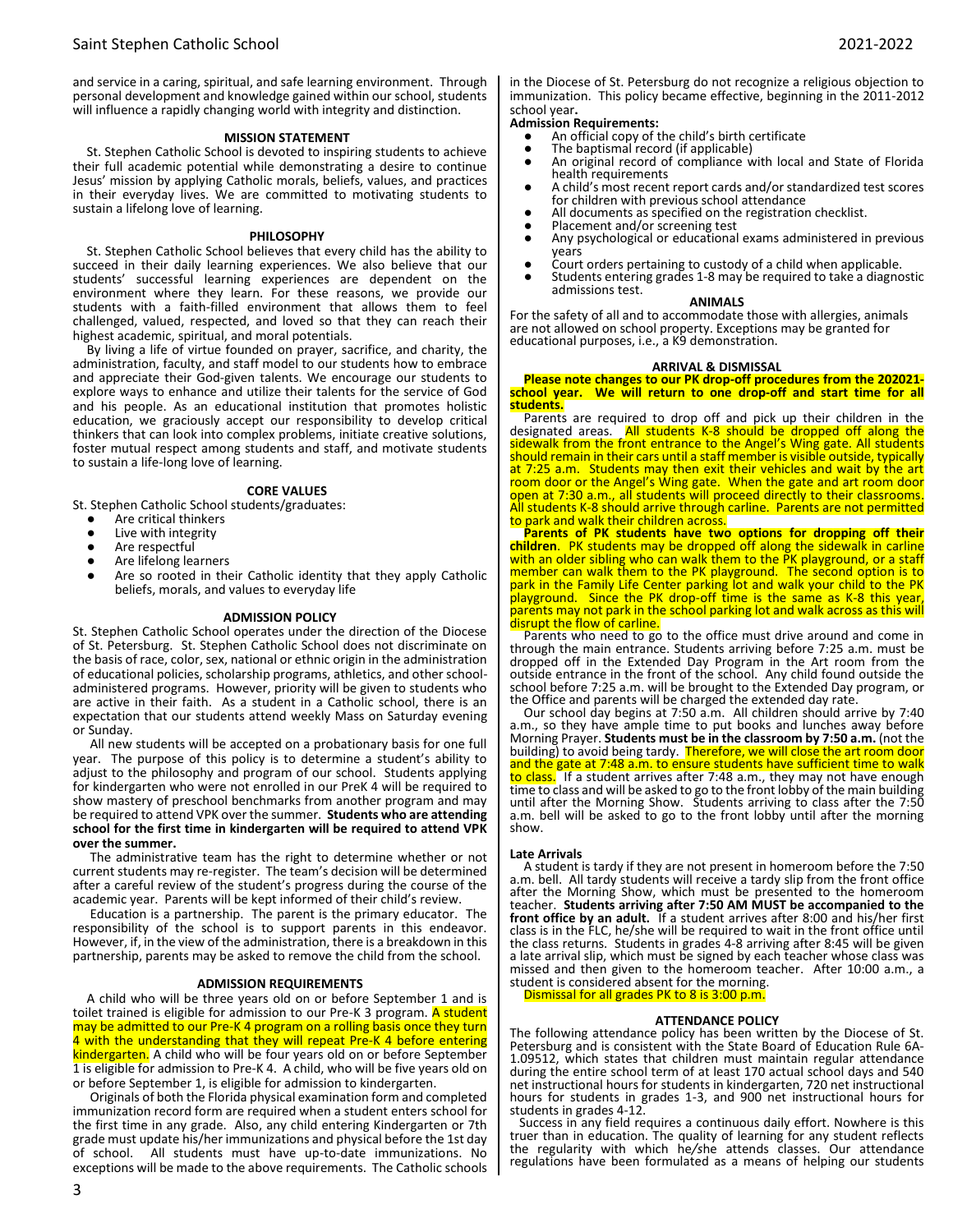develop habits that will serve them best while in school and in later years. State of Florida law requires those children between the ages of 5 and 16 to attend school. Regular attendance and punctuality have a marked influence on scholastic achievement. Attendance is an essential element to good progress in school.

School calendars are distributed to families to aid them in planning family vacations. Schools strongly encourage families to plan vacations during scheduled school vacations. Any vacation-related absences will be included in the student's total number of absences.

 Parents/guardians must notify the school office of a child's absence either digitally through email to kbiase@sscsfl.org or the absence notification form on the school website or by phone at 813-741-9203 before 9:00 a.m. As a safety procedure, if a child is absent and the parents have not called, the school will attempt to contact the parents. When a student is absent, the school must receive communication from parents/guardians explaining the reason for the absence, either voice message or electronic. The communication must include 1) the child's full name, 2) dates of absence, and 3) the nature of illness or reason for absence. **If a student is exhibiting any symptoms of COVID-19 or has tested positive, parents must inform the school immediately**.

 In the case of prolonged medical absence, three or more days, parents should call the office before 9:00 a.m. for missed classwork and homework, so the work can be prepared and be ready for pickup at dismissal time. Due to teaching schedules, it may take up to 24 hours to have materials prepared for pick up in the school office.

 Teachers may provide work before a known upcoming absence, but it is not guaranteed. However, students can check Google Classroom and the FACTS Family Portal for ongoing assignments. Once the student returns to school, the teacher will provide the assignments that were missed. Based on the number of days absent and the amount of work missed, a reasonable amount of time will be allowed for its completion**. Also, when a student is absent three or more days, he/she must bring a written, dated doctor's note on the day the student returns to school, stating the reason for the absence and assurances that the student's presence is not a health risk for other students. Children must be fever-free without medication for 24 hours before returning to school.**

 Excused absences include having, being suspected of having, or being quarantined for a communicable disease or infestation, including, but not limited to Covid-19, head lice, or conjunctivitis. Students out of school for an approved period of time due to a medical concern may be recorded as "Present-Medical" if they successfully cooperate with the school in a distance learning program. Approval for the extended time away from school will only be granted with medical documentation approved by school administration.

 Ten (10) tardies in a trimester are considered excessive. A notification will be sent home on the tenth tardy. A conference with the school counselor and homeroom teacher will be mandatory. Students may be required to stay in the office during lunch or after school to make up missed work due to being tardy.

 Six (6) absences in a trimester are considered excessive. A notification will be sent home on the sixth absence. A conference with the school counselor and homeroom teacher will be mandatory. On the seventh absence, consequences may be given. If your child will be out for any length of time due to a family commitment, please send a note to the school office at least a week in advance.

 Students should not be permitted to return to school unless well enough to participate in school activities. Students must be present for at least four (4) hours of the school day to be considered present that day. To participate in any after-school activities, including the extended day program, students must be present on that day. **Students who are absent more than 20 school days during the year may be under administrative review for academic retention and may be asked to withdraw from St. Stephen.**

 Students who are absent are required to make up work missed in each class. If a student is out for only one or two days, upon return to school, the student should meet with the teacher about the work missed. The student will be given a deadline by the teacher to complete and turn in these assignments. It is the responsibility of the student to see that the work is completed. The student may log on to the Family Portal to check the homework missed. If work is not made up by the deadline specified by the teacher, the grade for work missed will be recorded as a zero for formatives and a 50 for summatives.

 Any student who is absent on the day of a scheduled summative assessment will be expected to make it up upon his/her return to school. For every day a student is absent, he/she has that number of days to make up the summative assessment (Ex. 1 day missed = 1 day for summative assessment.) It is the student's responsibility to speak with his/her teacher regarding missed assessments. In the event of multiple-day absences, the teacher will determine when all assessments will be taken.

#### **BIRTHDAYS**

 **Ice cream sundaes provided by the school will remain as the only option for class birthday treats.** These may be purchased for the class **a**  **week in advance** by completing the form in the office. Ice cream will be passed out during your child's lunch break.

 As soon as circumstances due to COVID-19 allow, parents may join their child for lunch on their birthday with 2 weeks prior notice. The school will alert parents when this is possible. Parents will join PK-5 students in their classroom for lunch and 6-8 students in the Family Life Center. Parents must check in at the front office. If your child is in grades 6-8, you must join the child's class 5 minutes prior to scheduled lunch, so you may walk over to the FLC with the class as FLC front doors are locked.

Party invitations are not to be distributed in the classroom unless all students in the child's class are invited, or ALL girls or ALL boys. **If requests are not made within the specified time requirements, they may be denied.**

#### **BACKPACKS**

Elementary students in grades K-3 must have a backpack without wheels to protect books from inclement weather, unnecessary handling, and above all, loss. Students in grades 4-8 may use a backpack with wheels. Please check your child's backpack to ensure that toys and expensive games are not brought to school. Upon arriving in the classroom, the students will put books in their desks and the backpacks in their lockers or classroom closet. No backpacks will be left sitting in the middle of the floor or in front of a locker. Saint Stephen Catholic School is not responsible for the loss of backpacks.

#### **BULLYING/HARASSMENT POLICY**

St. Stephen Catholic School strives to establish a Christian, professional, and supportive educational community for administrators, faculty and staff, parents, and students. The Diocese of St. Petersburg has adopted and promulgated a bullying and harassment policy for its schools that addresses behaviors that interfere with fulfilling the school's mission. St. Stephen Catholic School condemns any form of bullying or harassment and will address all credible allegations in accordance with the diocesan policy.

**In order for this type of situation to be dealt with, open and honest communication must occur. Evidence must exist and be collected regarding specific observable behaviors that have contributed to a hostile environment.** 

## **Purpose of the Policy**

- This policy intends
- That each individual is free from physical, psychological, or verbal intimidation and harassment in educational settings, no hitting or kicking is tolerated.
- That each individual involved in the school maintains and further develops attitudes and behaviors which express respect for others and are reflective of each person's God-given dignity.
- To encourage a heightened sensitivity toward behaviors that others may find offensive and intimidating, whether these behaviors refer to race, religion, color, gender, sexual orientation, national origin, age, marital status, familial status, veteran status, or disability.

This policy is not intended to otherwise limit the expectation of staff, children, students, and volunteers to engage fully in traditions of teaching, celebrating, participating in and being formed by the Catholic faith, including but not limited to curriculum, catechesis, the Sacraments, other liturgies, worship services and ministries.

#### **Explanation of Bullying/Harassment**

Bullying and harassment can result from a single incident or from a pattern of behavior involving verbal, written, or physical conduct or communication. We follow the diocesan protocol for reporting and investigating all reported incidents of bullying and/or harassment.

 Bullying is unwanted, aggressive behavior among school-aged children that involves a real or perceived power imbalance. The behavior is repeated or has the potential to be repeated over time. Bullying includes actions such as making threats, spreading rumors, attacking someone physically or verbally, and excluding someone from a group on purpose. Harassment encompasses a broad range of behaviors, which could include, but are not limited to:

- Physical, mental, or verbal abuse,
- Insults, jokes, or derogatory slurs based on one or more of an individual's protected status(es),
- Unwelcome sexual advances or touching,
- Implicit or explicit requests for sexual favors,
- Unwanted sexual comments (serious or humorous),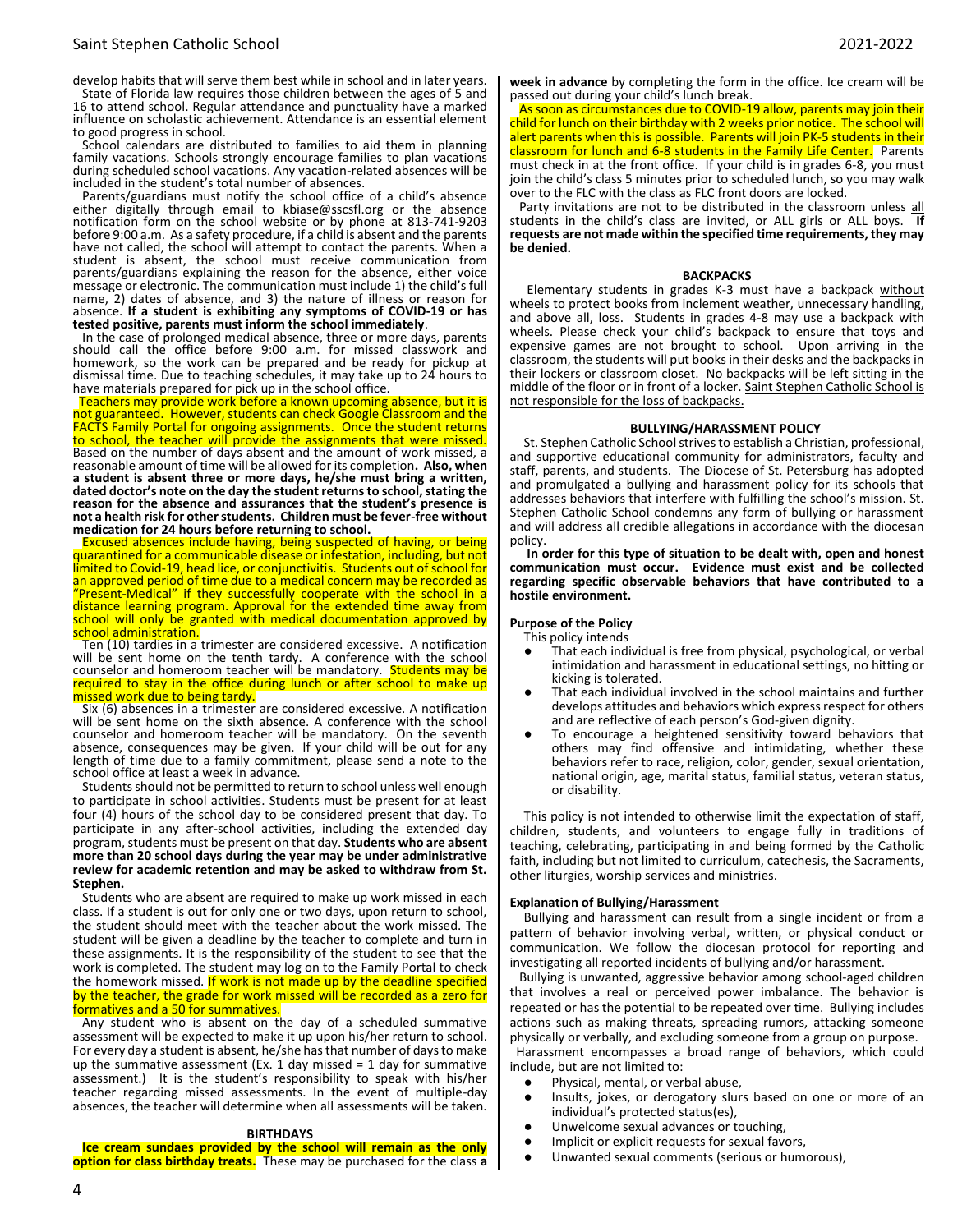## Saint Stephen Catholic School 2021-2022

- Unwanted sexually suggestive telephone calls, letters, emails, etc.,
- Comments or jokes based on issues of modesty and developing social awareness,
- Unwanted forced involvement in activities (e.g., physical, religious, etc.)
- Coercion of religious styles or personal beliefs upon a participant,
- Intimidation in front of a group or forced personal sharing in groups,
- Inappropriate media or music use which would violate this policy.

## **Reporting Bullying or Harassment:**

When an individual believes s (he) is being harassed **or** feels uncomfortable with the actions or comments of another, or observes harassment of another person, the individual must report his/ her concerns in writing as follows:

- Individuals involved with Schools/ Centers must report their concerns to the School Principal.
- If any individual is uncomfortable reporting to the above person, the report should then be made to the Pastor.

#### **Once a written report of bullying or harassment has been made, the following procedures will take place:**

An investigation takes place. All parties involved are interviewed. If a **complainant** refuses to report the incident(s), it makes it impossible for further action to take place.

- If possible, both parties are brought together to allow the complainant to voice concerns and to ask for the inappropriate behaviors to stop.
- The other student then has the opportunity to respond.
- The offender will receive a written notice requesting the bullyingtype behaviors to stop immediately. Parents are informed and asked to sign the notification. An appropriate consequence may also accompany the notice depending on the seriousness of the offense. The consequence may range from detention, suspension to expulsion.
- Both parties will have the opportunity to work with the administration and guidance departments in reinforcing skills to help them learn how not to be a victim or bully.
- The offender then meets alone with a teacher and/or administrator who will instruct them on the seriousness of this behavior and further consequences that will take place if it continues to occur.
- The victim is instructed to report any further incidences or retaliatory behavior if it occurs.

#### **Confidentiality**

The right to confidentiality, both of the complainant and of the accused, will be respected to the extent possible but will be consistent with legal obligations and with the necessity to investigate allegations of misconduct and to take corrective action when this conduct has occurred.

## **CAR LINE PROCEDURES**

The St. Stephen Catholic School car line procedure is designed for maximum safety and efficiency in transporting our children to and from school. Enter Saint Stephen Circle from Boyette Rd. Drivers picking up for grades PK-5 and their grades 6-8 siblings/carpoolers should follow the arrows to the parking lot behind the school. Drivers should check in with PikMyKid and proceed to pickup along the sidewalk. Families and their pick-up delegates must use the PikMyKid parent app to arrange their child's dismissal mode and calendar. User guides and detailed

tutorials are available through the school's website under the parent tab. Pickup for grades 6-8 (no siblings or carpoolers from younger grades) should turn left at the entrance to the church parking lot in front of the FLC and follow the arrows on the diagram below. Follow the lead of adults and students on patrol duty. It is crucial that you stay in your car**. Do not park and cross the road to collect your child**. Students are to be collected and dropped off in the carline only. The only exception is morning car line if a PK parent is parking in the FLC parking lot and walking child to the PK playground. (See maps below for details)



#### **Carline Operating Times**

Carline will be operated Monday through Friday mornings between 7:25 and 7:48 a.m. and Monday through Friday afternoons between 3:00 and 3:15 p.m. On half days, car line will run from noon until 12:15 PM. Parents can change their child's daily pick-up mode through their PikMyKid parent app up to one hour before car line begins. If children arrive before 7:25 a.m., they must be checked into Extended Day Program for supervision. Grades PK through 8<sup>th</sup> will be released at 3:00. If you arrive after 3:15 p.m., your child will be sent to Extended Day for supervision until you arrive *(a fee will be incurred).*

#### **General Carline Rules**

- Children will be loaded into vehicles on the sidewalk side only. No walking around vehicles!
- No opening or loading of vehicle trunks while in car line lane<br>■ Please respect directions given by carline teachers and assista
- Please respect directions given by carline teachers and assistance given by Safety Patrol Monitors.
- Each family will be given a number identity code tag to hang from their rear-view mirror.
- Please continue out of the parking lot in order to alleviate traffic bottlenecks. There are no stops, opening trunks for backpacks, meetings, etc. as this will cause traffic backup.
- Children should be instructed on how to strap themselves in the car.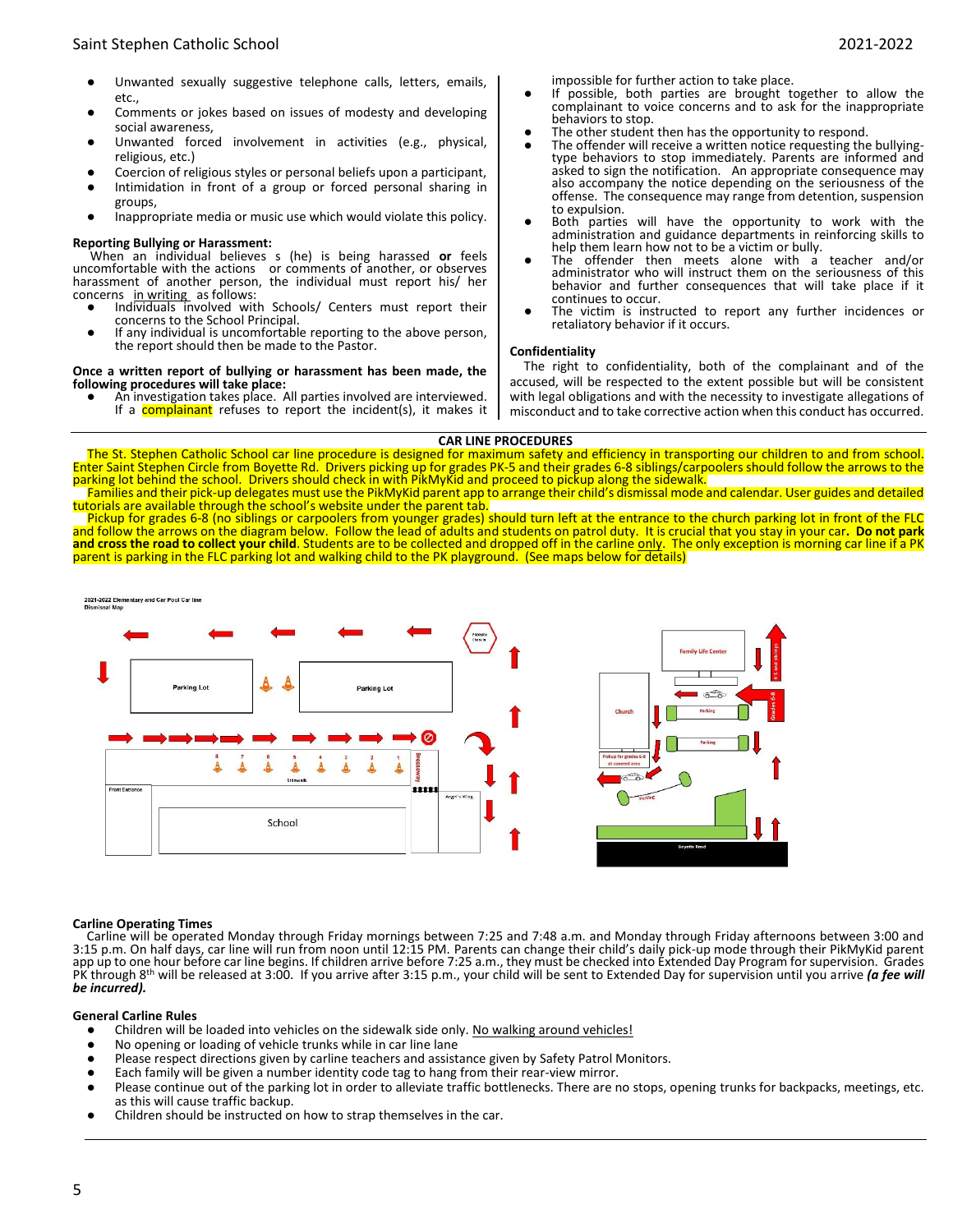#### **CHANGE OF ADDRESS/PHONE NUMBER/EMAIL**

It is very important, for emergency and administrative reasons, that every enrolled family maintains an up-to-date address/phone number and email address record in FACTS. It is the parent's responsibility to notify the school immediately if there is a change in this information during the school year or update their information in FACTS.

#### **CHILD CUSTODY**

It is the responsibility of the custodial parent to make the school aware of any court order preventing the other parent visitation rights. If any court-ordered child custody agreement does exist, a copy must be placed in the child's permanent office file.The school will not be held accountable if this policy is neglected.

#### **COMMUNICATION**

Communication between the school and home is crucial for understanding and problem-solving. Please check Tidbits, the weekly folders, ParentsWeb, and the school website for important information. Any concerns or questions about a student should be communicated to the student's teacher immediately. Appointments can be made by calling the school and leaving a voicemail or emailing the appropriate teacher/faculty member. Every parent is expected to be supportive of school rules, discipline, and administrators. In most cases, it is best to contact the teacher first. Since teachers need ample time to get ready for the day, morning appointments are discouraged. We ask that teachers not be interrupted during instructional time. If satisfaction is not gained or the problem remains unresolved after contacting the teacher or faculty member directly, the principal or assistant principal may be contacted. **Parent-Teacher Communication**

Two conference days are scheduled during the year to provide for dialogue regarding the student's development in the school program. Parents must attend at least one conference each year. Teachers and parents may request additional conferences during the year as needed.

Our school messenger system is a computerized dialing communication software program that will be used to contact parents during school emergencies via phone call, text, and email. It is imperative that parents keep the office informed of any changes to contact information.

#### **CURRICULA**

The Curriculum refers to all the guided experiences of the student under the direction of the school. The instructional program is monitored and evaluated by administrators and teachers on an ongoing basis, in keeping with the guidelines of the Diocesan Office.

The required subject areas for grades K-8 (independent or integrated) are:

- Religion<br>● Art
- Art
- Technology
- English Language Arts(speaking, listening, viewing, reading, writing, spelling, grammar)
- Math/Algebra
- **Music**
- Physical Education<br>● Science
- **Science**
- Social Studies
- World Language

#### **DAMAGES**

Parents/guardians are obliged to pay for damages to school property caused by their child, including lost or damaged books or equipment. If a child loses a book, a parent should contact the student's teacher to complete the book replacement form. The damaged book, if suitable, will be used as a classroom resource.

#### **DELIVERIES**

We are unable to deliver flowers/balloons, forgotten lunches, homework, etc., during the school day. This would cause unnecessary disruptions for the teacher and children.

#### **DETENTION**

Detention will be served from 3:00 p.m. to 4:00 p.m. in the office, or another supervised area, for disciplinary problems and incomplete classwork/homework. Detention must be served prior to attending any extracurricular activities. After detention is served, students will be walked to the front entrance or Angel's Wing gate at 4 pm. If the student is not picked up by 4:05, he/she will be brought to extended day.

#### **DISCIPLINE**

In light of St. Stephen Catholic School philosophy, we are committed to:

- 1. Helping, working with, and caring about each student as an individual person,
- 2. Providing a wholesome Christian environment that exposes its students to Christian principles, values, and attitudes.

Thus, St. Stephen Catholic School is committed to maintaining a school environment in which students will exert a dominant, positive influence on their peers. By implementing the program, *Project Achieve*, in grades K-4, our daily goal and overall plan will be strengthened by helping each child learn to make the right choices and to develop self-discipline as well as a sense of personal responsibility. In following the guidelines of *Project Achieve and 1-2-3 Magic*, each child must learn that every action or activity, good or bad, will bring about a consequence. The goals of this program are to stop unacceptable behaviors, encourage good behaviors, and establish a peaceful and productive classroom.

When students make a choice, not in keeping with classroom or school rules, he/she will receive a warning as follows: "That's one." The next infraction will result in another warning, "That's two." If the inappropriate behavior continues, the teacher will say, "That's three," and a consequence will be given, and the parent contacted. If the student still continues with the inappropriate behavior, the principal/assistant principal will be notified. Students start fresh with a clean slate with each teacher they see or scheduled block throughout the day. If a student receives a detention, a form will be sent home. This form should be signed and return to school the next day.

Consequences for students in grades K-2 are different and calculating conduct for specials classes is also different as they only meet once each week. Teachers will provide specific information for all classes at the start of the school year.

When a student in grades K-2 receives a "3", they will be asked to leave the group or have a time out and may return when they are ready to make better choices.

Continued misbehavior in grades K-2 will result in one of the following consequences:

- Work in another classroom<br>● Note or email home
- Note or email home
- Phone call home<br>• Inform administr
- Inform administration
- Loss of privileges
- These same consequences will be used in the Encore classes for grades K-2. In addition, the student's citizenship grade for that week will be reduced to a 2.

Consequences in grades 3-4 will include:<br>● Note or email home

- Note or email home
- **Lunch detention**
- Morning detention<br>● Afternoon detentio
- Afternoon detention<br>● Administration notific
- Administration notified<br>● Loss of privileges includ
- Loss of privileges including Club Day<br>● Lowered citizenship grade for the we
- Lowered citizenship grade for the week<br>● Loss of privileges (field trips, class partie
- Loss of privileges (field trips, class parties, socials, Club Day, etc.)

Consequences in grades 3-4 for Encore classes will include:

● Citizenship grade reduced to a 2 for that week after two warnings<br>● Citizenship grade reduced to a 1 for that week when a student ● Citizenship grade reduced to a 1 for that week when a student receives a "3" and the student may receive a detention

Students in grades 5-8 (and grade 4 in the third trimester) will use the Merit Reward Program as a motivation for appropriate behavior. Students will begin the year with 25 merits. We will follow the principles of *1, 2, 3 Magic,* giving students two warnings before giving a Demerit. When a student receives a demerit, it results in a merit loss. If a student earns three demerits in a trimester, they may not participate in the trimester reward. Each trimester, this will reset to zero demerits. However, merit losses will remain the same as the number of merit losses affects the consequences given. Consequences will continue to the next level throughout the year, but students will have a fresh start each trimester to earn the reward.

The following are considered serious and will result in a demerit without warning:

- Disrespect toward adults or other students
- Inappropriate behavior at lunch (leaving the lunch area without permission, throwing food, water bottles, not following directions of lunch assistants, etc.)
- Inappropriate behavior at Mass
- Fighting or any unwanted physical interaction with another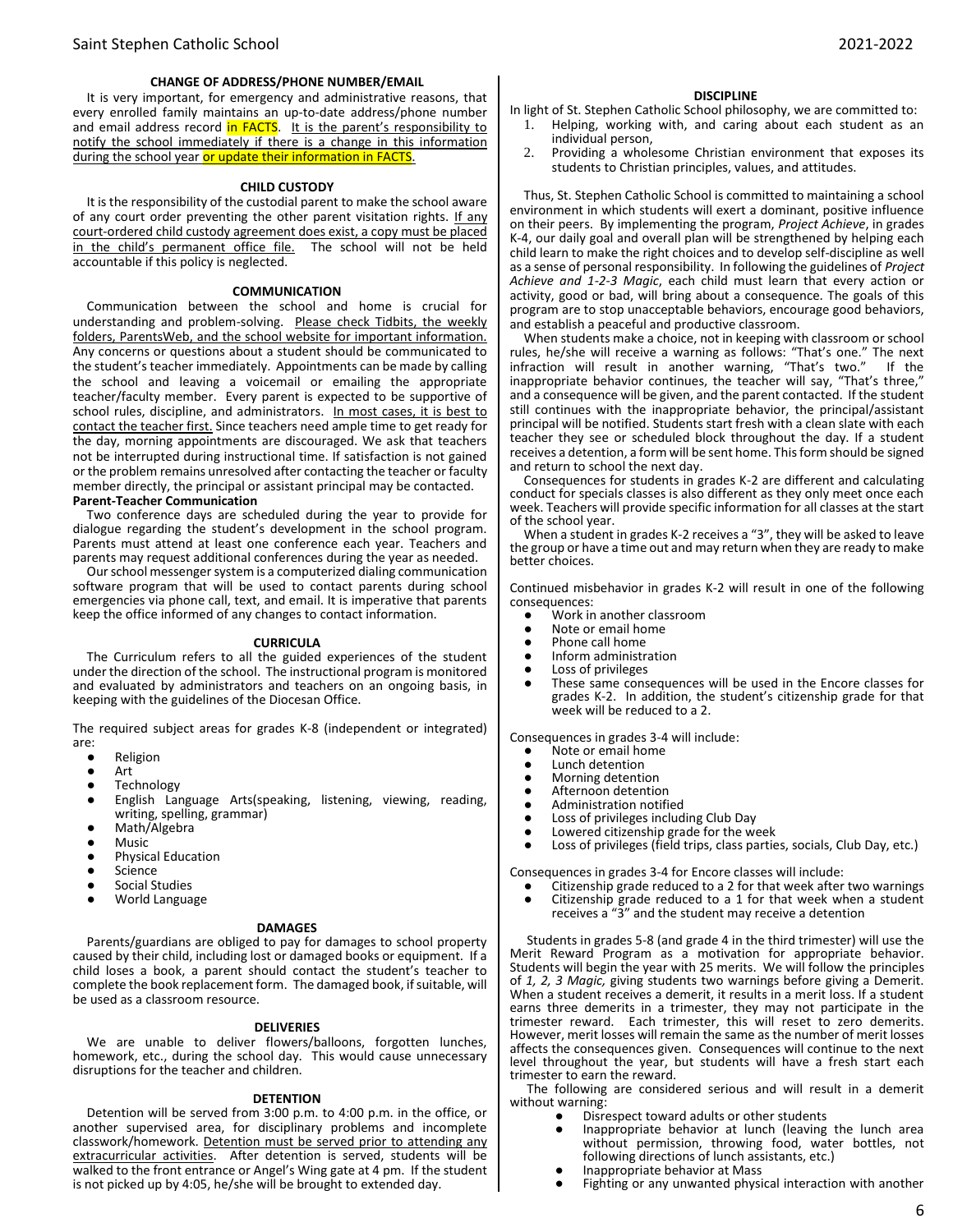- student
- Harassment<br>● Violation of
- Violation of technology policy

#### **The administration reserves the right to impose different or more severe consequences pending an investigation and type of infraction.**

The following are subject to strict review and definite action, including continued detention, suspension, or expulsion:

- 1. Fighting
- 2. Harassment<br>3. Continued d
- 3. Continued disrespect shown to faculty members, other adults, or fellow students
- 4. Use of obscene language and/or gestures<br>5. Continued disruptive behavior, insubordi
- 5. Continued disruptive behavior. insubordination, or disregard for
- school rules 6. Possession of dangerous and/or harmful materials or weapons on school property
- 
- 7. Smoking anywhere on school property<br>8. Possession or use of controlled substan 8. Possession or use of controlled substances or weapons<br>9. Dishonest behavior
- Dishonest behavior
- 10. Possession of immoral or pornographic material
- 11. Truancy (absence without permission)
- 12. Consistent nonconformity to school rules regarding proper dress or good grooming
- 13. Threatening behavior of any kind
- 14. Continued violation of the Technology Policy
- 15. Excessive uniform violations
- 16. **Any infraction** of any other rule set down by the administration when such infraction is serious.

**Suspension for fighting:** Students who are involved in a physical confrontation on the playground, in the classroom, during extracurricular activities, or in school building may be suspended. Out-of-School Suspension (OSS) will result in an absence on the student's attendance record. Students will receive credit for work completed during (OSS) and in-school suspension.

**Physical confrontation is defined as follows:** Hitting, pushing, shoving, kicking, or bullying another child. If the other child hits, pushes or shoves back, both students may be suspended. The second time a child is involved with physical confrontation, an extended suspension may apply. If this behavior continues, the offending student may be asked to leave the school permanently. Suspensions may be in or out-of-school suspensions.

Action will be taken for students who partake in any threatening behavior. Consequences will be considered based upon the student's age and level of understanding. **Our goal** will be to help students resolve their differences by using "I care" language, taking personal responsibility, learning from the experience, and reflecting on how Jesus would want us to treat another person. Students are accountable to school rules at any time that they are on school premises or involved in a school-related activity off-premises. The discipline policy also applies to off-campus behavior (i.e., harassment through or inappropriate use of social media) that affects students when at school. The school has the legal right to search lockers, backpacks, cell phones, computers, personal belongings, or anything brought on school property.

#### **ELECTRONIC MEDIA, DEVICES, AND SYSTEMS ACCEPTABLE USE AGREEMENT**

St. Stephen Catholic School uses computers, iPads, Chromebooks, e-Readers, and other devices to support learning and to enhance instruction. Internet access is available to our students. This resource offers vast resources to students that will allow them to visit electronic libraries, perform research on a variety of subjects, and participate in special projects with students from across the globe. The goal is to promote educational excellence in schools by facilitating resource sharing, innovation, and communication. This technology will benefit all students as they prepare for work in a global marketplace. The student is expected to follow all guidelines stated below, as well as those given orally by the staff, and to demonstrate ethical behavior in using the network facilities at the school. To help ensure a safe online environment for students, St. Stephen Catholic School utilizes GoGuardian, a digital classroom management tool, to monitor in-school student use of technology. This tool may also be utilized in the event of a synchronous learning environment when students must learn from home.

#### 1. **Acceptable Use**:

The purpose of the Internet is to enhance instruction and support learning in a manner consistent with the mission of Catholic schools. The Internet offers unique resources to students that allow them to access electronic libraries and search topics in almost any field.

## 2. **Privileges**:

The use of the Internet is a privilege, not a right, and inappropriate use will result in the cancellation or suspension of those privileges. The principal will appoint a staff member to act as the school's network system administrator. Students may not allow others to use their account name or their password. Violation of this rule may result in the loss of all network and computer access. The school's network system administrator may close or restrict an account any time it becomes necessary. The administration and staff of the school may also request the school's system administrator deny, revoke, or suspend specific user access.

### 3. **Headphones and Earbuds**:

Students must provide their own headphones/earbuds for use in their classes. Earphones should be brought to school on the first day in a zip lock bag marked with the student's name and homeroom. If a student's headphones/earbuds break, they will need to be replaced within one week. If the headphones/earbuds have not been replaced within one week, the school will provide a replacement headphone, and the parent/guardian will be charged a \$10 replacement fee. Grades K-2 should purchase regular headphones with a standard 3.5 mm jack that fit the child's head comfortably. Grades 3-8 may use either headphones or earbuds with a standard 3.5 mm jack.

#### 4. **Network Etiquette**:

Students are expected to abide by the generally accepted rules of network etiquette. These include, but are not limited to, the following:

- A. Do not reveal personal addresses, phone numbers, or other personal information about yourself or your classmates.
- B. Be polite. Do not get abusive in messages to others.<br>C. Use appropriate language. Do not swear, use vulgant
- Use appropriate language. Do not swear, use vulgarities, or any other inappropriate language.
- D. Do not engage in activities that are prohibited under state or federal law.
- E. Do not assume that electronic mail is private. The school's network administrator has access to all emails. Messages relating to or in support of illegal activities may be reported to the authorities.
- F. Do not use the network in such a way that would disrupt the use of the network by other users.
- G. All communications and information accessible via the network should be assumed to be private property.

#### 5. **Services**:

- A. St. Stephen Catholic School will not be responsible for any charges related to fee-for-service access to online resource services incurred by account holders without prior written approval from the network system administrator.
- B. St. Stephen Catholic School makes no warranties of any kind, either expressed or implied, for the service it is providing. St. Stephen Catholic School will not be responsible for any damages suffered. This includes loss of data resulting from delays, non-deliveries, or service interruptions caused by its own negligence or errors or omissions, including any and all viruses. Use of any information obtained via the Internet is at the student's own risk. St. Stephen Catholic School specifically denies any responsibility for the accuracy or quality of information obtained through its services.

## 6. **Security:**

Security on any computer system is a high priority, especially when the system involves many users. If the student identifies a security problem, the student **must** notify the school's network administrator and should not demonstrate the problem to other users. Any user identified as a security risk or having a history of problems with other computer systems may be denied access to the Internet.

## 7. **Vandalism**:

Vandalism will result in the cancellation of Internet privileges. Vandalism is defined as any malicious attempt to harm or destroy data of another user, the Internet, or other networks that are connected to St Stephen Catholic School. This includes, but is not limited to the uploading or creation of computer viruses.

All material on Internet-connected devices must comply with the spirit and policies of St. Stephen Catholic School. Middle School students should also refer to the separate iPad/Chromebook Usage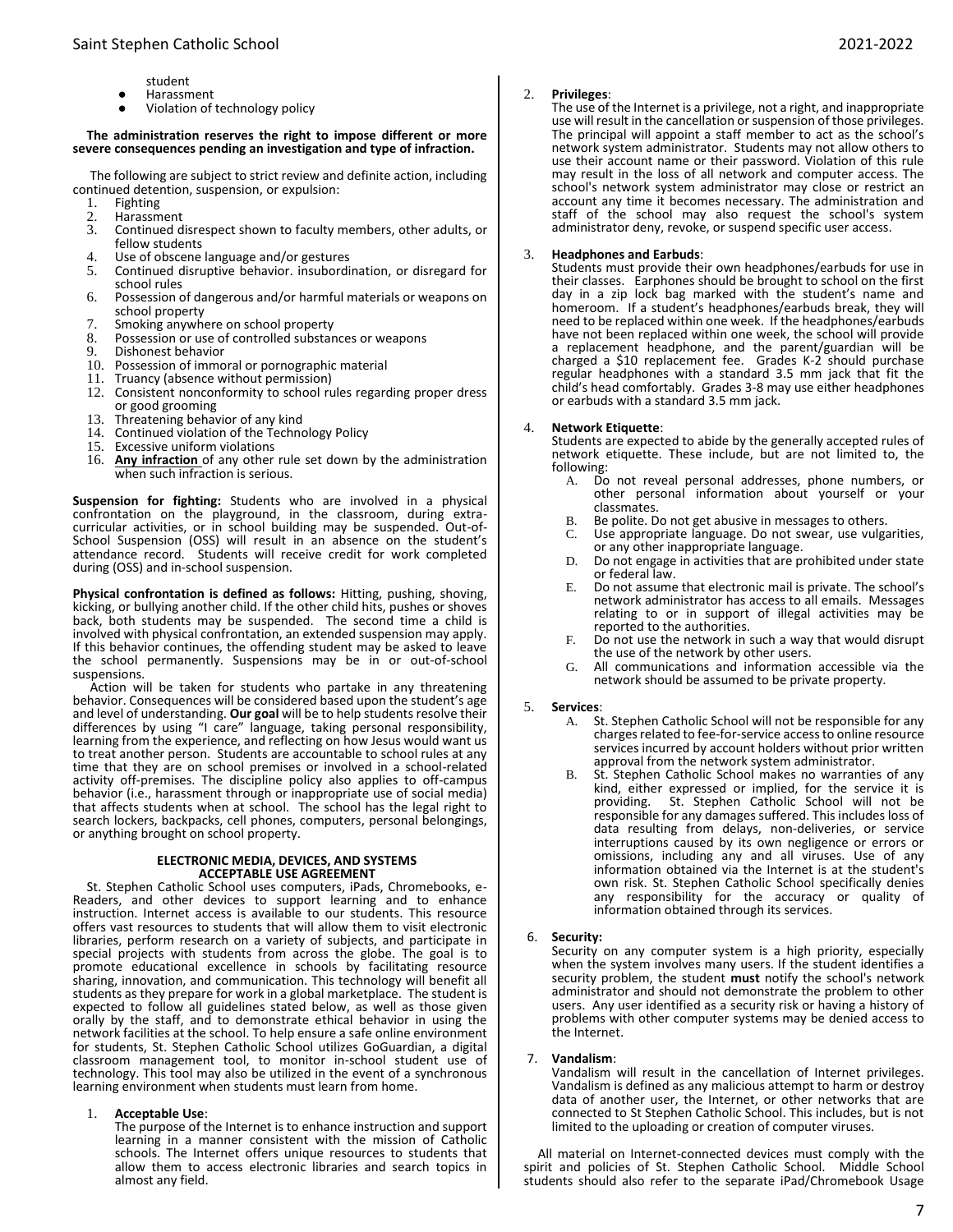Policy, which is included in the electronic version of this handbook.

In the case of an online learning environment, including students who must learn from home for health reasons, the following rules  $apply:$ 

- Virtual Classroom (Synchronous online classes)<br>A. Students should be polite using respectful la
	- Students should be polite using respectful language just as they would in person. This applies to words spoken aloud as well as typed messages in the chat.
	- B. Students should only access their class meetings at times scheduled through their teachers. Students should enter the meeting no more than 5 minutes early and should not remain in a meeting after the teacher has left.
	- C. Only teachers may record school-authorized online classes, and students may not share any portion of online classes or recordings of them.
	- D. St. Stephen Catholic School recognizes the importance of giving students the opportunity to see their classmates face to face. However, for safety and liability reasons, private or social Google Meets may not be scheduled by students without a teacher through school accounts.
	- E. Students should use the chat feature in online classrooms to ask and answer questions related to the lesson as directed by the teacher or assistant. Students who use the chat feature inappropriately will be given a warning, then asked to leave the lesson and watch the recording later.
	- F. Distractions: Please mute microphones during meetings unless called on by the teacher. Most teachers allow students a few minutes at the beginning or end of class to socialize or connect with each other. Young children should put toys away that may become a distraction during a meeting.
- 2. Communication
	- A. All electronic communication between students and teachers must take place through school-issued email accounts, Google Meet, or through a parent or guardian's phone number or email account. Students may not contact teachers through personal email accounts or personal cell phone numbers.
	- B. Teachers may be contacted by phone through the school phone number and teacher's regular extension, even during school closures.
- 3. Behavior Management
	- A. Students will be warned about inappropriate behavior during live class meetings and then asked to leave the meeting if the behavior continues. Teachers may remove a student from the meeting if necessary. This will be followed up by contact with the parent regarding the behavior.
	- B. Continued inappropriate behavior during live meetings may necessitate removing a student's access to live Google Meet events. In this case, students would be expected to watch the recorded videos of the meetings to complete assignments.
- 4. Plagiarism and Academic Integrity
	- A. Students should complete all coursework and participate in the classes online with honesty.
	- B. Students should never share their login credentials with other students.
	- C. Students should always submit their own original work for assignments.
	- D. Students should give appropriate credit to others when using someone else's ideas, words, or images.

#### **EMERGENCY CONTACT INFORMATION**

Each family **must** complete the online emergency information form before the first day of the school year in order for their children to attend school. Updates to the family's emergency contact information in FACTS should be done as needed throughout the school year. In case of an emergency, we must be able to contact a parent. Students may not attend school unless this is completed. *Notify the office immediately when information changes.* 

## **EMERGENCY DRILLS**

Fire drills, lockdowns, and weather-related drills are conducted monthly.

## **Emergency Evacuation Plan**

In the event of an **Emergency Evacuation** of the premises other than for weather conditions, classes will be notified via the Public Address System. Teachers will guide their students through an exterior door closest to their class. If there is an exterior door **in** the room, students will be led through that door to the parking lot or soccer field. In rooms with no immediate access to an exterior door, students will be led through the door leading to the main hall and then to the closest exterior exit and proceed to their assigned location. If the need arose for a process different from what is stated here, special directions would be given via the P.A. System.

#### **School Alert System**

**I**n the event of any emergency, parents will be contacted via a school messenger system or homeroom parents. Parents should keep the office updated in order to be reached more quickly in the event of an emergency.

## **School Closings**

St. Stephen Catholic School will usually follow Hillsborough County's public school closings. Listen to radio and TV broadcasts for information on school closings. Hurricane days will be determined on a day-to-day basis.

### **EXTENDED DAY: Club Mustang**

St. Stephen Catholic School offers both before and after school care for students in grades Pre-K through 8 in Club Mustang. Details on the policies and procedures for Club Mustang can be found at the end of this document.

There are three payment options for extended day: an annual fee of \$2700 per child, a pre-paid monthly fee of \$300 per child, or an hourly rate of \$7 (\$5 for a 2nd child in the same family). The annual fee is due by the 1st Friday of the school year. Pre-paid monthly fees are due by the 1st of each month. Monthly bills are sent for hourly charges and are due by the 15th of the month. A \$15 late fee will be charged for billed payments received after the 15th of the month. Rates are charged in halfhour increments, and there is no grace period. If your child is not picked up in car line, they will be taken to extended day, and the family account will be charged accordingly. Once a child has been picked up from school, they may not be brought back to extended day. Parents picking up any child after 6:00 pm will be charged \$15 for every 15 minutes they are late. Please refer to the Extended Day information sheet for additional information.

\*\*\*Due to precautions taken to prevent the spread of COVID-19, snacks will not be provided during extended day at this time. Students should bring both a snack and a drink when attending Club Mustang for aftercare until further notice.

## **EXTRACURRICULAR ACTIVITIES**

St. Stephen Catholic School offers a variety of extracurricular activities in which students are encouraged to participate. These are excellent opportunities for students to develop talents and skills and learn how to work as a group or team. Some activities may have age, grade, or academic requirements or fees. Students involved in extracurricular school-sponsored activities represent our school and its philosophy. Extracurricular activities are provided as a service to our students, and this privilege may be taken away. As a courtesy to the personnel who run these extracurricular programs, parents/guardians have the responsibility to pick up their children on time.

Parents who volunteer to lead extra-curricular activities are responsible for the supervision of all other children involved in the activity. Unattended students/siblings will be taken to the Extended Day Program, and parents will be charged accordingly.

#### **ELIGIBILITY FOR EXTRACURRICULAR ACTIVITIES**

Participation in a school-sponsored extracurricular, i.e., sports, student council, show choir, media club, etc. is a privilege that requires a student to balance participation times, games, and their academic responsibilities. Students must maintain a 70 percent or above in all subject areas. Students with a Student Support Plan may have alternative criteria and will be assessed by teachers for consistent academic effort. Grades will be checked on Monday for the week Tuesday through the following Monday of extracurricular eligibility. It is the responsibility of the student to let the athletic director or advisor know that they brought the grade up to eligibility. If a student does not meet these requirements,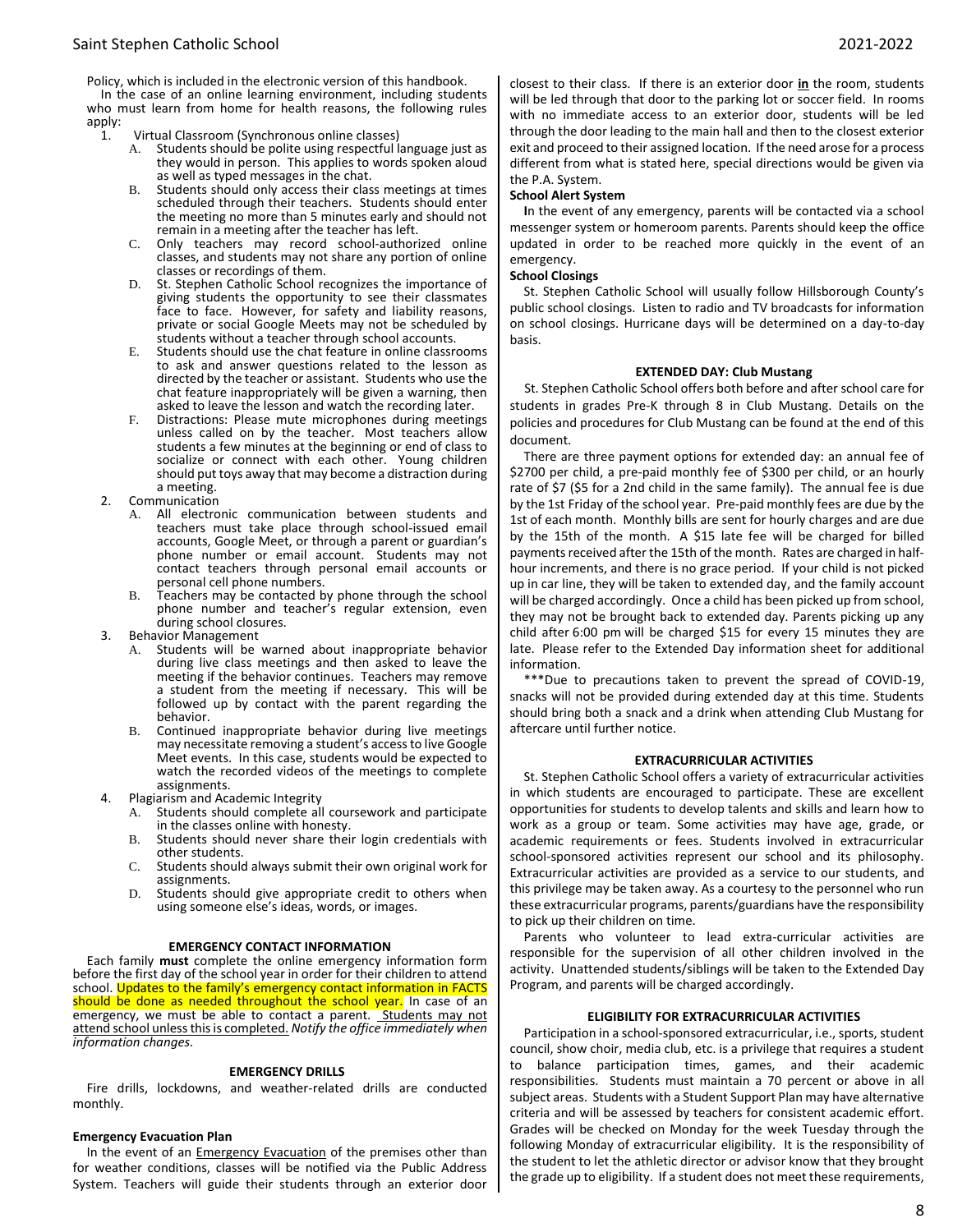they will be ineligible to participate in any games, practices, activities, or meetings that week.

The student must have a 3 or above in both Conduct and Approaches To Learning (ATL) for all subject areas. If a student is serving detention the day of an extracurricular activity, he/she will not be able to participate in the event until after the detention is served. Students may not participate in an extra-curricular activity on the day he/she serves an in/out of school suspension.

Students must be present for a minimum of 4 hours of the school day in order to be considered eligible for an extracurricular activity. If a student is absent from school or leaves school early due to illness (even if they meet the 4 hour minimum), the student cannot participate. If the activity is on a Saturday, the student must be at school on the Friday before.

If a student is shadowing at a high school, it is the student's responsibility to get a shadowing form signed by the high school office, at the end of the day, to ensure they are present. The shadowing form needs to be turned in to the athletic director or school office to ensure eligibility for their game. A copy of the form is available in the front office.

The athletic director, adviser, coach, or classroom teacher, in consultation with the principal, reserves the right to suspend or remove any student from the school-sponsored activity. The principal does have the discretion to adjust the consequences as needed.

#### **FIELD TRIPS**

According to the Office of Catholic Schools of the Diocese of St. Petersburg field trips, *"Shall have specific, stated goals related to the curriculum of the grade and provide learning activities related to the objectives of the program. Appropriate instruction shall precede and follow each field trip. The trip shall be planned with systematic procedures, such as but not limited to permission forms, transportation, adequate adult supervision, and compliance with diocesan requirements (Driver's Insurance Verification) for transportation of students."* 

At St. Stephen Catholic School, field trips are an integral part of the school curriculum, and students should participate**.** Students will be permitted to go on school-sponsored trips only after parents have signed the written permission slip supplied by the school.

This policy presupposes that the handbook review form and emergency information have already been submitted online. A student who does not have the necessary forms signed will be retained in school and forfeit any money paid for the trip. Telephone permission is not acceptable, nor are parent notes. Younger siblings will not be allowed to attend field trips even if the parent is a chaperone. We need the parents to supervise the students at that time. St. Stephen Catholic School will not host activities or events that involve an overnight stay. If participation in a schoolrelated event or competition involves an overnight stay, parents are responsible for the safety and supervision of their own children during that event. Field trip transportation is by bus or parent drivers. Pre-K students are to be transported by their own parents utilizing car seats regulated and approved by Florida Criminal and Highway Safety Law 316.613 (1)(a). In other cases, where the parent provides transportation, the parent is responsible for arrangements. When bus transportation is provided by the school, all students and all chaperones are expected to ride the bus.

#### **Field Trip Driver Policy**

Parent/Guardians may, at times, serve as drivers for our field trips. Driver/chaperones must be in compliance with diocesan regulations, which include: submitting a valid driver's license, proof of current insurance, which meets minimum requirements in advance of the field trip, certificate of completion of the Diocesan safe environment, and safe driver classes through CMG, and completion of a Level II background check. The safe environment certificate must be updated every five years and can be renewed online at https://stpetersburg.cmgconnect.org/. After completing the online renewal, print out both certificates, and bring a copy to the school office. The Level II background check must be updated every five years as well. Go to [https://dospsep.org](https://dospsep.org/) to register. Volunteer hours will be given for your time driving and while chaperoning the field trip **only if you are a teacher assigned chaperone.** Please let the front office know the details of the hours volunteered.

#### **FOOD ALLERGY POLICY**

Since food allergies can be life-threatening, St. Stephen Catholic School will work with the students, parents, and physicians to minimize the risks and provide a safe environment for allergic students. Below is a list of responsibilities we expect of the family, student, and physician. It will be the parent's responsibility to:

- Notify the school of the student's allergy.<br>● Provide labeled emergency medication
- Provide labeled emergency medication with a physician's order form signed by the physician.
- Educate the student in self-management of his/her food allergy.
- Train another adult of their choice (other than the teacher) to go on field trips with the student to administer an Epi-pen (emergency medication) as required,
- Ensure that all faculty members who teach the student are aware of the student's allergy and the symptoms that are associated with it as well as the appropriate follow-up care.

All emergency medication will be kept in the nurse's office with the physician's order form unless otherwise directed by the physician. The teacher who has a student with an allergy will leave information in the Substitute Folder concerning any necessary precautions.

#### **FUNDRAISERS**

In order to keep the tuition as low as possible as well as to provide for special programs, parents/guardians and students are urged to participate in yearly fundraisers such as Angels Among Us and other school-sponsored events. Parents are required to take an active part in the fundraising activities sponsored by the school and the Parent-Teacher Community Organization. Each family must meet a required \$200 Fundraising Obligation for the 2021-22 school year. Expected revenue from these fundraisers is factored into determining tuition fees for the school year. If you do not meet your required Fundraising Obligation, it will become necessary for you to incur an additional fee of \$200 in tuition. This amount will be billed with May tuition payments.

There can be no independent fundraising. Contact the school office for details.

#### **BEST GRADING PRACTICES (K-8)**

The following policy was adopted by the Diocese of St. Petersburg. **A. Philosophy**

## We believe:

- Students should have a clear understanding of the learning objectives.
- Our system of grading should be timely, specific, fair, and accurate.
- Grades should be based on a well-defined set of standards.
- Grades should be an accurate measure of a student's ability to demonstrate understanding.
- Criteria that are not a direct measure of student learning, such as work habits and behavior, should be reported separately from the academic grade.
- Assessments are critical to the teaching and learning process.

#### **B. Purpose of Assessment**

An assessment is defined as any instrument that is able to indicate or provide feedback on student achievement or performance. The purpose of an assessment may be summarized as follows:

- 1. To provide information to students in regard to their progress towards mastery of a learning standard(s). In addition, it provides information for self-evaluation and the incentives to learn.
- 2. To provide information to teachers on the individual student's level of mastery of the content/skill.
- 3. To allow teachers to use assessment data to plan instruction that will meet the needs of students.<br>To communicate information
- 4. To communicate information to parents about student achievement and performance in school.

#### **C. Types of Assessments**

While assessments will take many forms and types, they will be grouped under two broad categories.

#### **Formative**

Whenever a student learns new material, he or she needs time to practice and gain familiarity with the material. It is expected that the student will make mistakes during this learning process. Any work done during this learning period is considered *formative*. The purpose of a *formative* assessment is to evaluate where a student is in the learning process, diagnose any problems, and motivate and help the student learn the material. Formative assessments also inform the teacher of learning areas that may need reinforcement or re-teaching.

#### **Summative**

After a student has had instruction and practice on a topic, including assessments of a formative nature, it is then necessary to evaluate mastery of understanding, content, or skills. The purpose of a summative assessment is to evaluate how well a student knows and understands the material.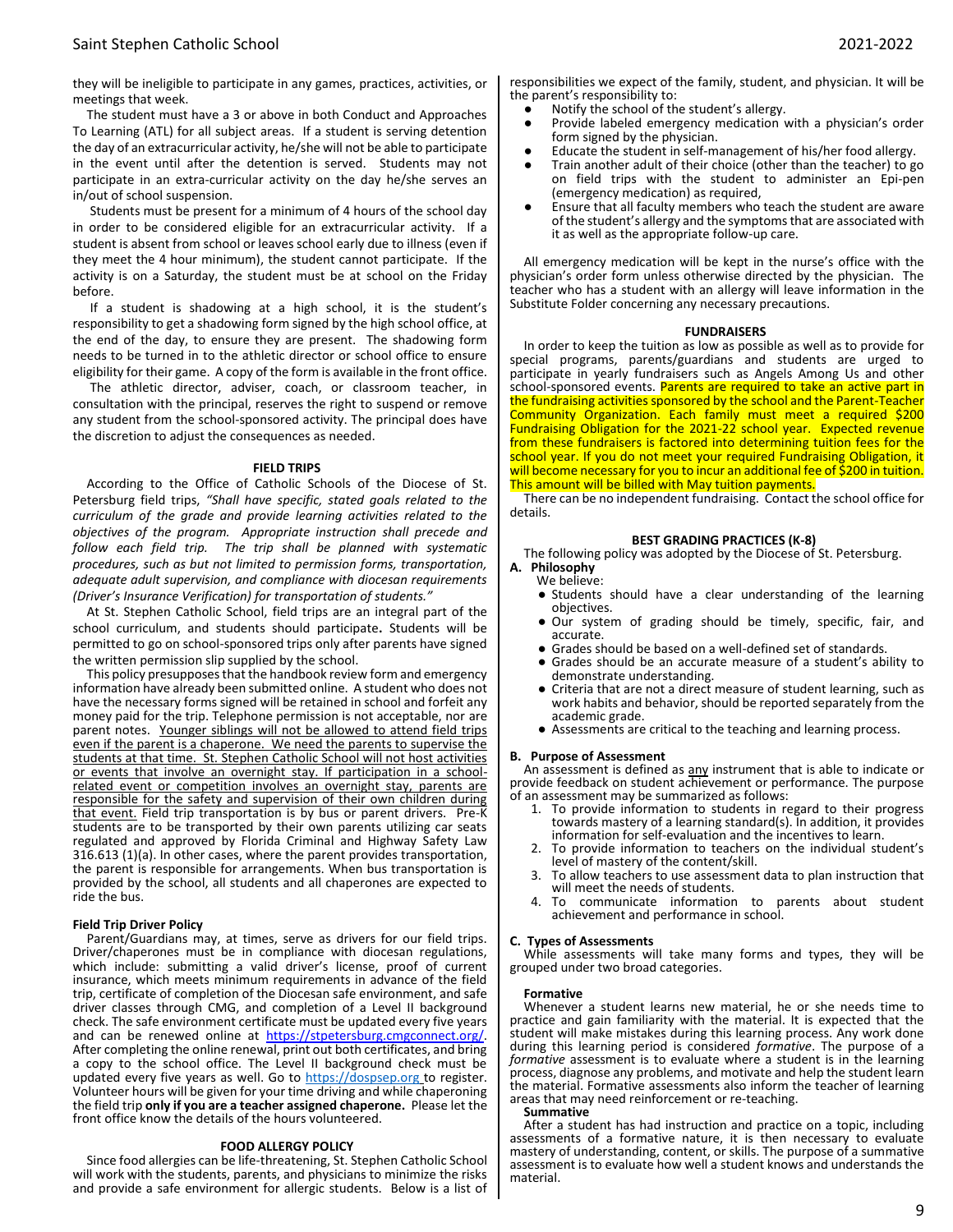## **D. Purpose of Grades**

A grade is a recorded score derived from an assessment or assessments. The purpose of grades may be summarized as follows:

- 1. To provide information to students with regard to their performance relative to the learning standard(s).
- To provide information to teachers on the individual student's level of mastery of the content/skill.
- 3. To communicate information to parents about student achievement and performance in school.
- 4. To document student performance for transcripts.

### **E. The Grade Composition**

In order to represent an accurate measure of student performance, the academic trimester grade needs to be based on work that is evaluated for an appropriate level of mastery of the standards. Summative assessments will, therefore, be the primary constituent of the trimester grade. They will account for no less than 70% of the trimester grade. Formative assessments will account for no more than 30% of the trimester grade.

- All grading is done using the 100-point scale.
- 2. The lowest "earned" grade is 50.
	- a. An "earned" grade is derived from any assessment that is attempted and handed in.
	- b. An attempted assessment is one where the student has made a diligent attempt to follow the instructions and complete the assessment.
- 3. Assessments not attempted or not handed in will receive zero points.

Completed student work will be assessed and is a direct measure of student learning. Non-academic attributes will be reported separately. All encore classes will use the ATL grading scale for grade reporting. Please see *Section G: Reporting Conduct* and *Approaches to Learning.* 

### **F. Grading Scales**

| Core Classes 3rd-8th |         |
|----------------------|---------|
| Letter Grade         | % Score |
| A                    | 90-100  |
| в                    | 80-89   |
| C                    | 70-79   |
| D                    | 60-69   |
|                      | 50-59   |

#### **Core Classes PK-2<sup>nd</sup>**

| LUIE LIASSES FIV-4 |                                                                  |
|--------------------|------------------------------------------------------------------|
| 4                  | <b>Exceeds Grade Level Standards:</b> Demonstrates understanding |
| Advanced           | beyond grade level standards consistently and independently.     |
|                    |                                                                  |
| $\mathcal{R}$      | Meets Grade Level Standards: Demonstrates understanding of       |
| Proficient         | grade level standards consistently and independently.            |
| $\mathfrak{D}$     |                                                                  |
|                    | Partially Meets Grade Level Standards: Demonstrates partial      |
| <b>Basic</b>       | understanding of grade level standards with or without support.  |
|                    |                                                                  |
|                    | Does Not Meet Grade Level Standards: Demonstrates                |
| <b>Below Basic</b> | minimum (or no) understanding and does not meet grade-level      |
|                    | standards even with support.                                     |
|                    |                                                                  |
| $NA = Not$         | Not assessed during this grading period.                         |
| Assessed           |                                                                  |

#### **G. Reporting Conduct and Approaches to Learning**

Our Catholic schools recognize that the cultivation of good learning habits and behaviors support learning in the long run.

#### **Approaches to Learning (ATL)**

While schools may create their own rubric for ATL, the principles of Organization, Communication / Collaboration and Reflective Thinking should be the focus for all ATL behaviors. The following are the indicators of Organization, Communication/ Collaboration, and Reflective Thinking. *Organization*

Prepared for class

- Punctual with homework and in-class assignments
- Completed homework and in-class assignments
- *Collaboration & Communication*
- Participates in class
- Attentive and engaged during instruction

Demonstrates helpfulness and teamwork *Reflection & Personal Initiative* 

- Open to teacher help and correction
	- Makes an effort to improve behavior/performance by seeking help when needed
- Makes time for personal study and improvement

|                         | Organization                                                                                                    | Collaboration<br>& Communication                                                                                             | <b>Reflective Thinking</b>                                                                                                                                        |
|-------------------------|-----------------------------------------------------------------------------------------------------------------|------------------------------------------------------------------------------------------------------------------------------|-------------------------------------------------------------------------------------------------------------------------------------------------------------------|
| 4<br>Exce<br>eds        | Consistently displays<br>readiness to learn<br>through<br>preparedness,<br>punctuality and task<br>completion.  | Consistently attentive<br>and engaged;<br>participates well in<br>class: works well in<br>groups; seeks help<br>when needed. | Consistently open to<br>teacher feedback; reflects<br>on how to keep<br>improving; produces<br>quality work; makes time<br>for personal study and<br>improvement. |
| 3<br>Mee<br>ts          | Frequently displays<br>readiness to learn<br>through<br>preparedness,<br>punctuality and task<br>completion.    | Frequently attentive<br>and engaged;<br>participates well in<br>class: works well in<br>groups; seeks help<br>when needed.   | Frequently open to<br>teacher feedback; reflects<br>on how to keep<br>improving; produces<br>quality work; makes time<br>for personal study and<br>improvement.   |
| 2<br>Deve<br>lop<br>ing | Occasionally displays<br>readiness to learn<br>through<br>preparedness,<br>punctuality, and task<br>completion. | Occasionally attentive<br>and engaged;<br>participates well in<br>class; works well in<br>groups; seeks help<br>when needed. | Occasionally open to<br>teacher feedback; reflects<br>on how to keep<br>improving; produces<br>quality work; makes time<br>for personal study and<br>improvement. |
| 1<br>Rarel<br>У         | Rarely displays<br>readiness to learn<br>through<br>preparedness,<br>punctuality, and task<br>completion.       | Rarely attentive and<br>engaged; participates<br>well in class; works well<br>in groups; seeks help<br>when needed.          | Rarely open to teacher<br>feedback; reflects on how<br>to keep improving;<br>produces quality work;<br>makes time for personal<br>study and improvement.          |

## **Conduct**

The following are the indicators of Respect and Responsibility.

## *Respect*

- Demonstrates a good attitude
- Is respectful to adults and peers in speech and action
- Maintains positive peer relationships
- Respectful of personal, peer, and school property

### *Responsibility*

- **Exhibits self-control**
- Follows directions and does not need constant reminders
- Socializes only at appropriate times
- Takes ownership for behavior

#### The following is the rubric for the reporting of *Conduct*.

| <b>Conduct Code</b>                                                 | <b>Respect</b>                                        | <b>Responsibility</b>                                                    |
|---------------------------------------------------------------------|-------------------------------------------------------|--------------------------------------------------------------------------|
| <b>Exceeds</b>                                                      | Consistently<br>respectful, kind,<br>and cooperative. | Consistently follows<br>school/classroom rules and<br>directions.        |
| Frequently<br>respectful, kind,<br><b>Meets</b><br>and cooperative. |                                                       | <b>Frequently follows</b><br>school/classroom rules and<br>directions.   |
| <b>Developing</b>                                                   | Occasionally<br>respectful, kind,<br>and cooperative. | <b>Occasionally follows</b><br>school/classroom rules and<br>directions. |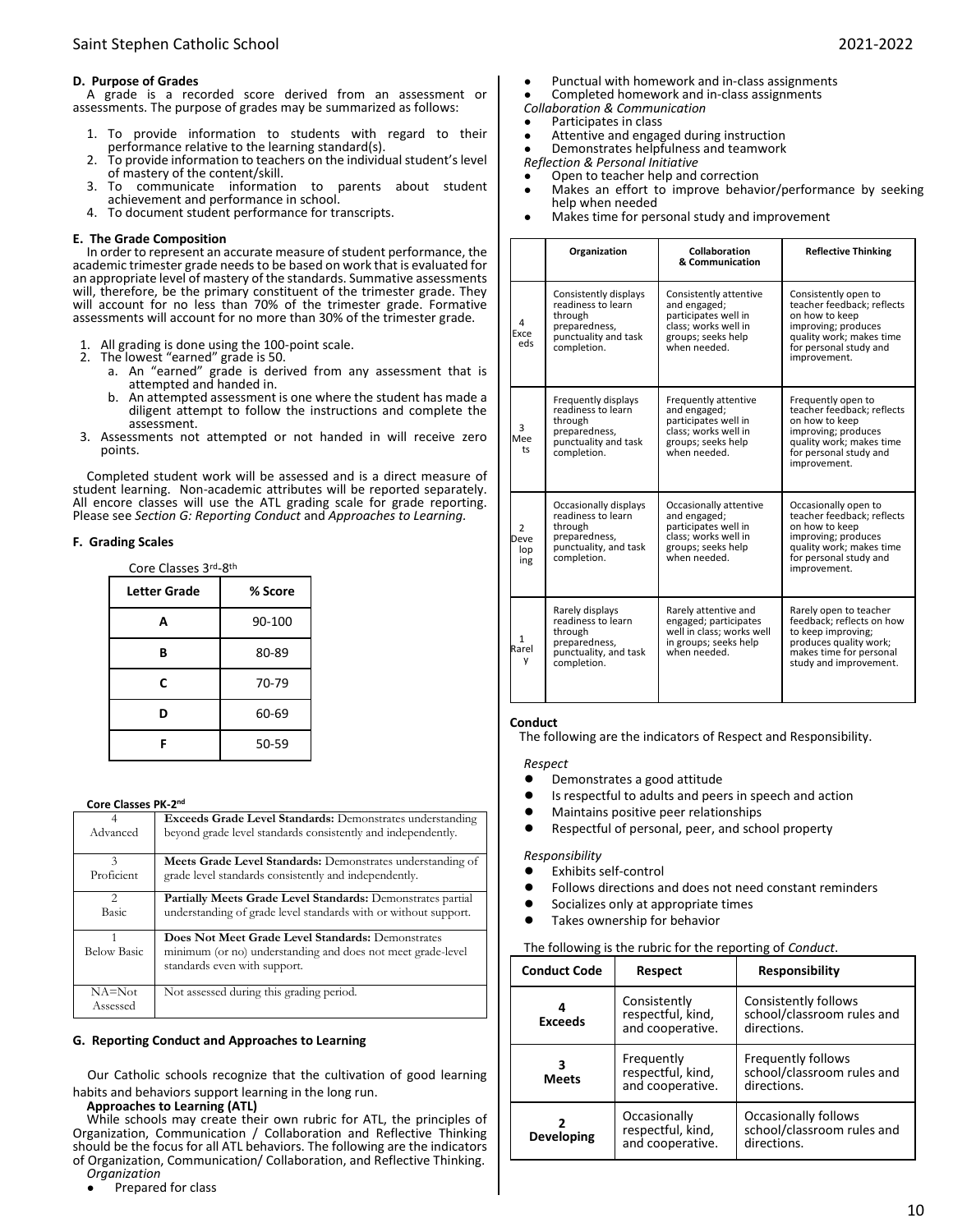| Rarely | Rarely respectful,<br>kind, and<br>cooperative. | <b>Rarely follows</b><br>school/classroom rules and<br>directions. |  |
|--------|-------------------------------------------------|--------------------------------------------------------------------|--|
|--------|-------------------------------------------------|--------------------------------------------------------------------|--|

#### **H. Other Matters on Assessment and Grades**

#### **1. Honor Roll**

Honor Roll is awarded to students in grades 6-8 who encompass merit and integrity that results in academic and behavioral success.

Honor Roll eligibility is determined by:

- 1. Grades in all subject areas
- 2. Approaches to Learning (ATL's) in all classes
- 3. Conduct in all classes

Students can earn Principal's Honors or Honors. Eligibility requirements follow:

#### **Principal's Honors: All As, 3 or 4 in ATL and Conduct**

#### **Honors**: **All As and Bs, 3 or 4 in ATL and Conduct**

#### **2. Make-Up of Academic Work during Absence**

Absent students are required to make up work missed in each class. If a student is out for only one or two days, upon return to school, the student should meet with the teacher about the work missed. The student will be given a deadline by the teacher to complete and turn in these assignments. It is the responsibility of the student to see that the work is completed. The student may log on to the portal to check the homework missed. If work is not made up by the deadline specified by the teacher, the grade for work missed will be recorded as a zero.

In the case of prolonged absence, three or more days, parents should call the office before 9:00 a.m. for missed classwork and homework so that the work can be prepared and be ready for pickup at dismissal time or sent via e-mail. Based on the number of days absent and the amount of work missed, a reasonable amount of time will be allowed for its completion.

Homework assignments for extended absences should be arranged with the teacher. Teachers may provide students with their work ahead of time, but this is not guaranteed. In most cases, students can keep up with classwork and homework using Google Classroom and the FACTS Family Portal. Parents may pick up textbooks, if necessary, at the end of the school day but should email the teacher by 8:00 am to arrange this. Requests for homework should be made by contacting the classroom/subject teacher. Due to teaching schedules, requests may take up to twenty-four hours to be completed.

## **3. Make-Up of a Scheduled Summative Assessment during Absence**

Any student who is absent on the day of a scheduled summative assessment will be expected to make it up upon his/her return to school. For every day a student is absent, he/she has that number of days to make up the summative assessment (Ex. 1 day missed = 1 day for summative assessment.) It is the student's responsibility to speak with his/her teacher regarding missed assessments. In the event of multiple-day absences, the teacher will determine when all assessments will be taken.

#### **4. Retakes**

The focus of the Office of Catholic Schools and Centers of the Diocese of *St. Petersburg is always to encourage and support the learning process that leads to mastery. This retake policy supports this emphasis on learning and relearning. Teachers have the discretion to refuse retakes to students who do not fully engage in the learning process prior to the summative\*.*

The following retake policy is designed to encourage relearning on the part of the student.

#### **Criteria for Retakes**

Grades K-5<br>1. The te

- The teacher will initiate the retake process and will communicate with the parent when a retake is necessary.
- 2. Students who score under 70% on a summative will be required to retake the summative assessment.
- 3. A student may retake a summative once.
- Students will be required to participate in additional practice in order to qualify for a retake, which may include work to complete outside of class time.

#### Grades 6-8

1. The retake process **must** be initiated by the student. Students **may**

request a retake if their score on a summative is less than 85% and **must** request a retake if their score is less than 70%.

- 2. A student may retake a summative once.
- 3. The Application for a Retake should be completed by the student (with a parent, if needed), signed by student and parent, and returned to the examining teacher no more than two (2) school days after the grade has been posted.
- 4. On the Application for a Retake, the student will identify the deficient standards/topics and include a clear learning plan and timeline to close the learning gap.
- 5. Students may be required to participate in additional practice in order to qualify for a retake.

## **Limitations and Deadlines (K-8)**

- 1. Only one retake will be allowed per summative.
- All graded formative assessments must be completed prior to the original summative.
- Semester/Trimester exams and summatives that are extended projects with ongoing feedback and clear completion deadlines do not qualify for retakes.
- 4. The student will forfeit the retake opportunity if either the scheduled retake date or a scheduled teacher-required additional practice is missed unless excused or rescheduled by the teacher.

#### **Teacher Facilitation (K-8)**

- 1. Teachers will group summative assessments around specific learning standards to help the student identify deficiencies and plan a successful retake. Teachers will post retake dates when the summative assessments are returned.
- 2. The retake will only assess the deficient standards, allowing the student to focus on closing the learning gap and improving the assessment score. The higher grade (out of the retake or the original grade) will be recorded for credit in the grade book.
- 3. Teachers have discretion and may require a student to complete missing ungraded assignments correlated to the deficiencies before the retake is administered.
- 4. Teachers have discretion over the format of the retake assessment. \*Teachers reserve the right to deny a student from a retake before, during, or after the retake form is completed if the teacher can show due cause as to why there should not be a retake. This may include, but is not limited to, situations that involve academic dishonesty.

## **5. Plagiarism/Cheating**

If a student is found to have plagiarized his or her work or is found cheating, the student will receive a 2 in ATL for the Trimester. This will keep them off the honor roll in middle school for that Trimester. Students will have the opportunity to complete the assignment for a grade, but the assignment/assessment will be treated as a retake and only worth a maximum of 85%.

#### **GRADUATION**

Participation in the graduation ceremony is a privilege, not a right. Supplies needed are ordered in advance. In order to participate in the Graduation Ceremony, end-of-year field trip, graduation activities, and to receive the final report card, all academic and financial obligations (including Extended Day, Lunch, Volunteer Hours, Lost/Damaged Books) to the school must be fulfilled prior to the last day of school for the 8th grade.

#### **GUM CHEWING**

Gum is NOT allowed on the property at any time.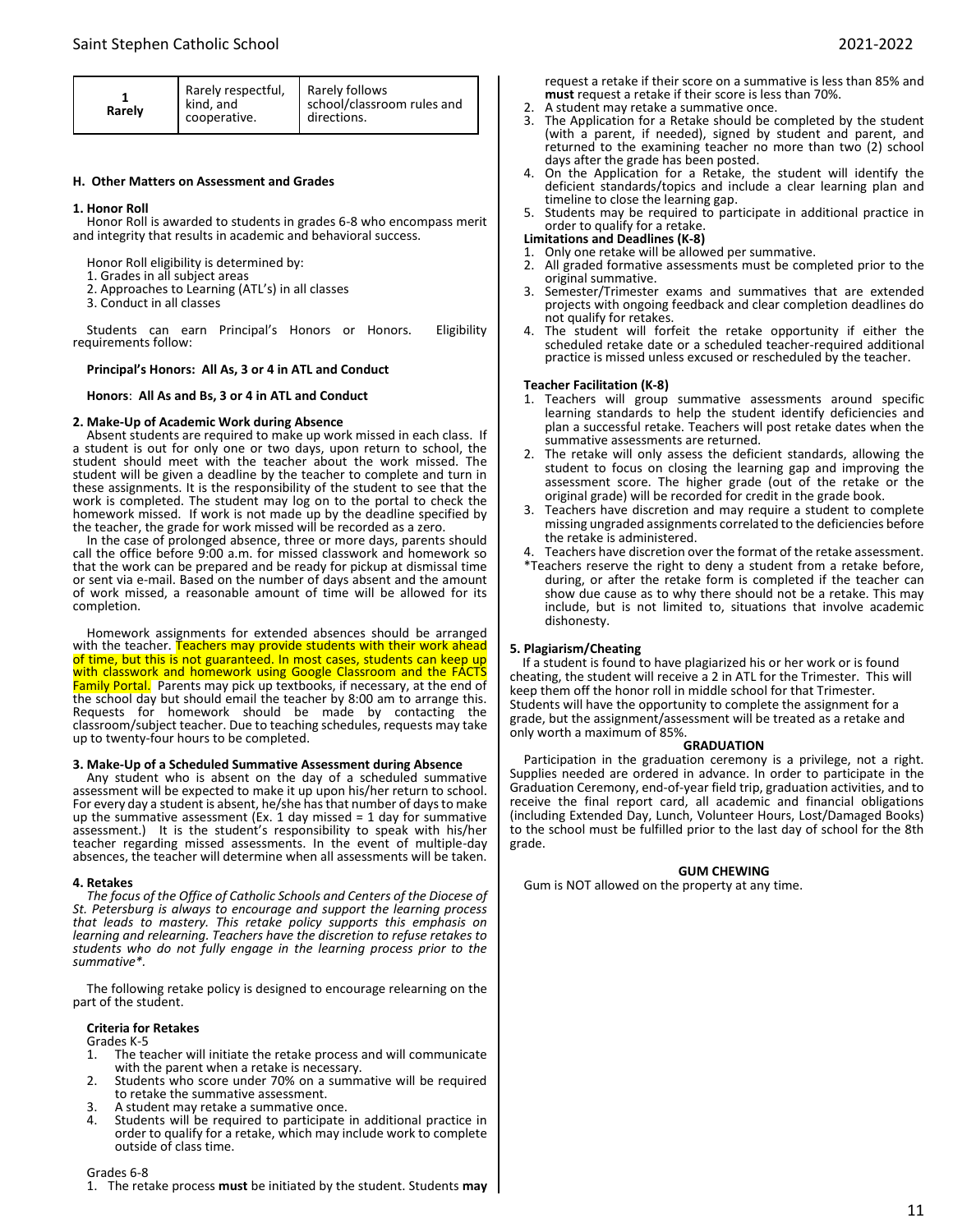#### **HEALTH RECORDS**

The Diocese of St. Petersburg requires that enrollment and acceptance of students into their schools are contingent on the submission of a Florida Department of Health Certificate of Immunization as provided for in Florida Statute 1003.22. Catholic Schools in the Diocese of St. Petersburg do not recognize a religious objection to this immunization. This policy became effective as of the 2011-2012 school year. Health/Immunization records are filed in the school office.

Any child without proper immunization records, according to Florida State Guidelines, will not be permitted to begin classes until proper immunizations and original health report forms are submitted to the school. Sports Physicals, a separate form, should be noted on the specified sports school forms.

#### **HIGH SCHOOL COURSES**

Algebra I builds on prior knowledge and provides a rigorous foundation for more advanced mathematical thinking.

New math skills covered are polynomials, nonlinear functions, radical and rational functions, and data analysis. Students will be introduced to the scientific calculator. This is an entry-level course for a college preparation course of study and fulfills the high school graduation benchmark in public schools. The course follows the Algebra I curriculum set forth by the Hillsborough County School District and meets the standards and benchmarks provided by the Diocese of St. Petersburg.

**Diocesan Course Requirements:** Placement in the Algebra I Class is based on criteria which includes: 7th grade math final grade, TerraNova and i-Ready scores, exams, placement test, and teacher recommendation. In addition, the student must show mastery of the following skills: computation with integers, solving 2-step equations, multiply and divide powers, negative exponents, using the distributive property, prime factorization, greatest common factor of monomials, least common multiple of monomials, computation with rational numbers, convert among fractions, decimals, and percent, solve equations with rational numbers, solve inequalities, measures of Central Tendency and percent proportion.

Students whose grades fall below a B will be removed from the class for the next trimester. Students entering St. Stephen in the 8th grade will be considered for placement in this class based on report card grades, standardized testing, and placement testing. Students who earn a minimum of a B will earn one high school credit if attending a public high school or Tampa Catholic. This will be included in their high school GPA.

#### **HOMEROOM PARENTS**

Homeroom parents are a vital part of the Parent Teacher Community Organization (See PTCO By-laws). The objectives and goals of this committee are to assist the homeroom teachers with parties, field trips, and a variety of other projects. Homeroom parents develop resource lists of parents who can assist with projects during the daytime and/or evening hours and may set up volunteers.

#### **HOMEWORK**

Homework is an essential part of a good school program. Teachers will post homework assignments on the FACTS/Renweb Family Portal weekly. Students in grades K-5 must use the school-issued planner to record homework. Teachers will have planner time available each day for students to write assignments, and parents must sign the planner daily. Middle school students will use Google Classroom or other electronic planners/organizers to keep track of homework and assignments.

Homework is given:

- 1. To reinforce the skills taught in the classroom.<br>2. To encourage the growth of student responsi
- 2. To encourage the growth of student responsibility and initiative for their own progress.
- 3. To provide parents an opportunity to participate in the child's academic growth.
- To develop an awareness that studying (review for a test, reading assignment) is as valid an assignment as written homework.

#### **Rule of Thumb for Homework**

Below are approximate homework expectations by grade. This does not include up to 20 minutes of independent reading each day:

| Kindergarten        | 10 minutes |
|---------------------|------------|
| <b>First Grade</b>  | 15 minutes |
| Second Grade        | 20 minutes |
| <b>Third Grade</b>  | 30 minutes |
| <b>Fourth Grade</b> | 40 minutes |
| <b>Fifth Grade</b>  | 45 minutes |
|                     |            |

| Sixth Grade   | 1 <sub>hr</sub>  |
|---------------|------------------|
| Seventh Grade | 1 hr.            |
| Eighth Grade  | 1 <sub>hr.</sub> |

Generally, weekends and long vacations are homework-free. However, children should be encouraged to read! At times, students may need to work on projects, research papers, or reports over the weekend.

#### **INSURANCE**

Student accident insurance is provided to all students. This secondary insurance is a backup to parents' primary insurance. In case of an accident, request a form from the office and return it within one week.

#### **LATE PICKUPS**

Unless engaged in a school-sponsored activity, no students are permitted on the grounds after car pickup time. For the safety of the students, those who are not picked up or are remaining on the school grounds will be taken to the Extended Day Program. A fee will be charged by the Extended Day Program for this service.

#### **LOCKERS**

Students are expected to use their time wisely and prepare themselves for each class. To promote planning, responsibility, and time management, students will be given designated times to use their lockers. Locker visits are not permitted during instructional time. Students may not disrupt another class to return to their locker. Locks are required in middle school to protect iPads and Chromebooks when not in use. Lockers are subject to search at any time.

#### **LUNCH**

Children will bring a bag lunch daily. Please do not send lunches that need to be heated in a microwave. Lunches should be healthy. *Fast food and soda are not permitted.* We discourage parents from bringing in their child's lunch during the day; however, in case of emergencies, when this must occur, the lunch should be in a lunch box with the child's name and grade on it and left at the front office. If a student forgets their lunch, parents will be called to bring one in. The school will not be able to provide one for the student.

#### **Ice Cream**

Ice cream is offered every Friday after lunch or the last day of the week that lunches are served for a fee of \$1.00 per student per week. Ice Cream must be pre-payed for each semester. An order form will be sent out at the beginning of each semester for orders, and families can be billed through their FACTS account.

You may purchase ice cream sundaes (in advance) (\$1.00 per child) for the entire class on your student's birthday as a special treat. A special order form for the birthday ice cream sundaes can be found in the office.

#### **MARVELOUS MUSTANG**

All enrolled students of St. Stephen Catholic School are eligible for the school's special award, "Marvelous Mustang." This monthly recognition is given to students who exhibit characteristics or actions pertaining to the annual school theme. We are continuing with last year's theme, and this year's theme once again is *Care for Creation.*

### **MEDICAL EMERGENCIES**

In case of a medical emergency:

- First aid will be administered on-site.
- After further evaluation, 911 may be called.
- The parent/guardian will be notified.

#### **MEDICATION**

**Prescription Medication** If a child is required by a medical doctor to take prescription medication during the school day, school personnel will administer the medication under the following conditions:

- 1. The school receives a copy of the doctor's order which includes:
	- name of medication
	- condition for which it is being given
	- dosage and time of administration
	- duration of the request
	- doctor's signature and telephone number
- 2. Medication must be in the original pharmacy bottle, with written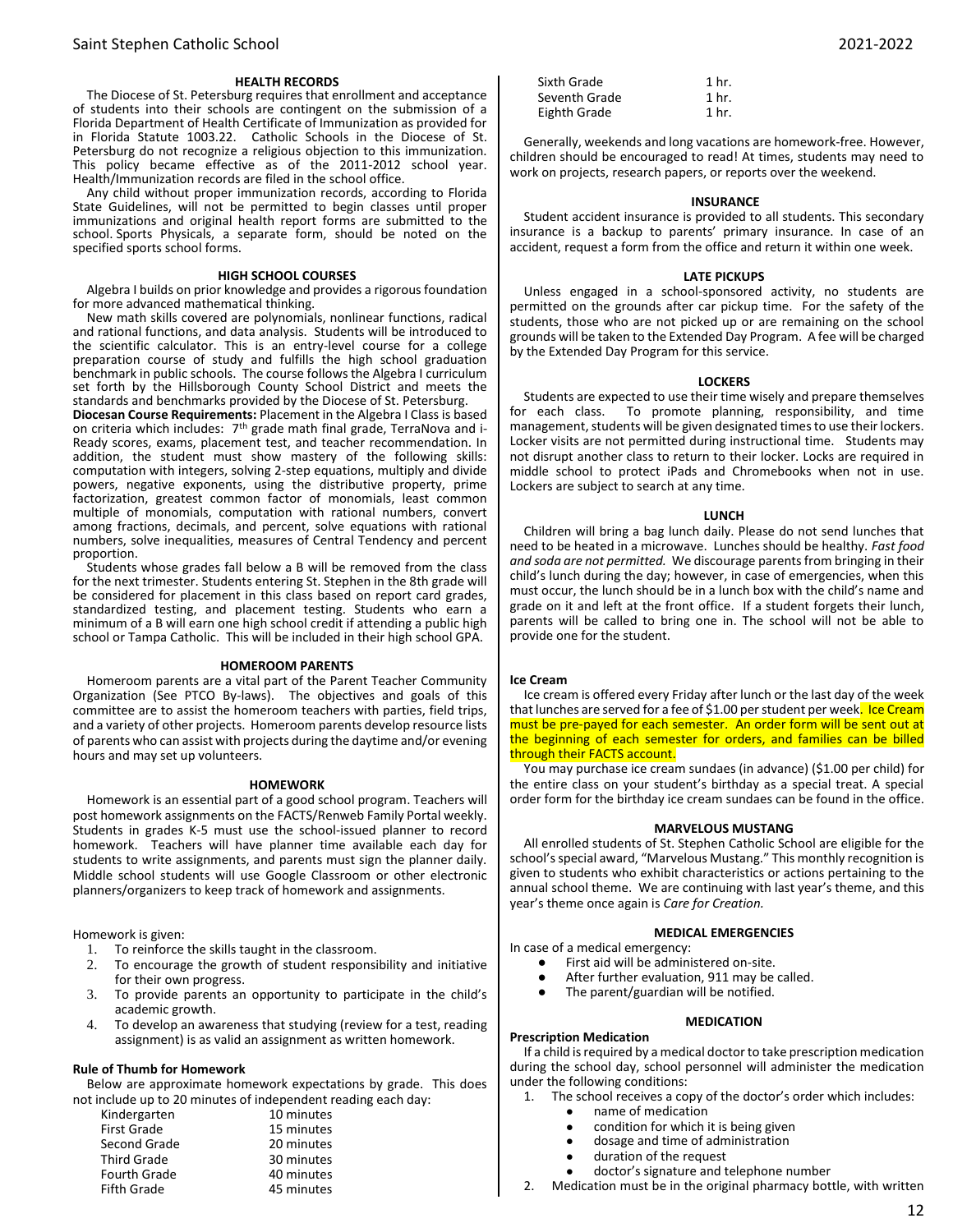information clearly visible.

- 3. "Medication at School Permission" Form signed & dated by a parent or guardian must be on file. Medication will be disposed of if not picked up by the last day of school.
- 4. No medicine shall be administered to a child in preschool. Rare exceptions may only be approved by the administrator. Medication must either be accompanied by a Doctor's order or prescription, and the appropriate forms must be filled out in the office.
- 5. Students are NOT to administer their own medications. Do not send medicine in lunch boxes. See front office for possible exceptions with epi-pens or inhalers.
- 6. Students are not to distribute medication of ANY kind to one another. BREAKING THESE RULES COULD RESULT IN EXPULSION.
- 7. Please see the front office for specific forms for EpiPen and inhalers.

## **Non-Prescription Medications**

- 1. Must be in the original container (Tylenol bottle, cough syrup bottle, etc.).
- 2. Must be clearly identified as to the name and type of medication and dosage instructions.
- 3. "Medication at School Permission" Form signed & dated by a parent must be on file giving the child's name, medication name, dosage instructions, specific dosage times, and any other necessary instructions must accompany the medication.

*Example: "Please give Jimmy one teaspoonful of 'brand name' cough medicine at 10:00 a.m. and 2:00 p.m."* Parents must sign and date the form. Forms for administering medication can be obtained in the school office.

**NOTE:** All medications, prescriptions, or over-the-counter types, must be turned in to the front office for lock-up in the nurse's station. No child is to keep any medication on his/her person or in desk or locker, backpack, etc. Even cough drops and throat lozenges must be kept in the office. Parents must list all medications their child is taking. If there is a medication change, please contact the school to update the medication form.

#### **Miscellaneous Medical and Health Issues**

The office staff attends to any child that becomes ill or hurt during school hours. The parent/guardian will be notified by telephone if the situation warrants it. In general, any child in attendance should be able to participate in school activities. The school should be informed of any illness, emotional upset, loss of sleep, medication administered, or other situations that may affect your child.

- If your child is ill or experiencing any symptoms of illnesses such as COVID-19 (fever or chills, cough, shortness of breath or difficulty breathing, fatigue, muscle or body aches, headache, new loss of taste or smell, sore throat, nausea or vomiting, diarrhea, constant sneezing or runny nose, or has an unexplained rash, head lice, or nits), they must be kept home, and the office notified of his/her absence. Children should be fever-free (without the use of fever-reducing medication) for 24 hours before returning to school.
- Anytime your child becomes ill during the school day, we will call you to pick up your child. If you cannot be reached, we will call one of the friends or relatives you have listed to contact in case of emergencies.
- Serious accidents and injuries will be reported to the parent.
- Parents will be notified if a communicable disease has been detected at the school.

In case of emergency, the following steps will be taken:

- Parents or emergency contact will be notified.
- If the above persons cannot be reached, then the child's doctor will be contacted.
- 911 will be called in cases with serious injuries.

## **PARENT/TEACHER ORGANIZATION**

All parents with children attending St. Stephen Catholic School are members of the Parent/Teacher Community Organization (PTCO). The objective of the PTCO is to help promote the welfare and finances of the school, and to provide educational and social opportunities for school families. Please refer to PTCO guidelines for further information. PTCO sponsors general meetings each year. The purpose of the general meetings is to communicate PTCO business.

## **PARENT/ADMINISTRATION MEETINGS**

The administrators' offices are open daily for parents who would like to present concerns, ideas, or questions in an informal atmosphere. Administration will do its best to answer all questions while respecting individual rights and confidences. To meet with an administrator, please call the school and make an appointment with the school's receptionist.

## **PERSONAL ELECTRONICS**

Cell phones, digital cameras, and video equipment are not to be used during the school day unless it is for an administrative/school approved project. Cell phones are to be turned off and stowed away during school hours unless otherwise directed by the teacher. Violators of this rule will have the item confiscated until a parent can claim the item in the Principal's office. Repeated violations will be handled within the school disciplinary code. Where appropriate, infractions will be handled within established code of conduct.

### **PORTFOLIOS**

Portfolios are a collection of work samples that demonstrate individual student growth in a particular subject area. The collection of documentation will include student work samples; written records/anecdotal notes from teachers, assistants or the student; photographs; products of performance assessment, progress reports; checklists; rating scales, and rubrics.

Portfolios will be used during parent/teacher/student conferences to demonstrate the student's learning in the classroom. Parents, teachers, and students will collectively review and discuss selected work samples and plan for future growth as a team.

## **REGISTRATION/RE-ENROLLMENT**

At re-enrollment time, priority will be given to families in the following order:

- Current students re-enrolling<br>● Siblings of family members all
- Siblings of family members already in attendance, provided space is available
- Students from registered and actively supporting St. Stephen parish families
- Students from an out-of-parish family
- Students on the waitlist in order of addition.

Current families must re-enroll/register within the allocated time frame or risk losing their roster position.

#### **REMEDIATION/RETENTION GUIDELINES (Grades PK-2)**

Students in Grade Levels (e.g., Pre-Kindergarten, Kindergarten, first grade, second grade) using skill development terms and identifiers must meet the academic requirements for his/her grade level in order to be promoted to the next grade level. If the teachers and administration feel that it is not in the best interest of the student to advance to the next grade based upon the criteria listed below, retention may be considered. In such cases, a great deal of communication will take place between parents and the school staff. Parents will be given ample opportunity to express their concerns regarding the academic needs of the student. The final decision will rest with the principal, as advised by the student's teacher.

Some questions that would influence the staff's decision regarding promotion are:

1) Has the student mastered basic concepts and skills in the core subjects, especially reading, language arts, and math?

2) Has the student met Florida Core Standards, NGSS, and Benchmarks?

3) Is the student consistently able to complete classwork at grade level expectations?

4) Does the student assume responsibility for work assignments?

5) Has the student received multiple N's, I's, U's, or similar symbols of assessments on understanding, application, and performance? Remediation options:

Refer to the remediation options listed below in Grades 3-8

## **REMEDIATION/RETENTION GUIDELINES (Grades 3-8) Failure to meet remediation guidelines will result in retention.**

The core subjects in the Catholic schools of the Diocese of St. Petersburg are Religion, Math, Language Arts, Science, and Social Studies. A student enrolled in a Catholic school who fails one core subject must participate in a remedial program. Failure of two core subjects will result in remediation or retention at the discretion of the principal. Failure of three or more core subjects will result in retention. Occasionally, a student may also be retained for maturity or social development reasons.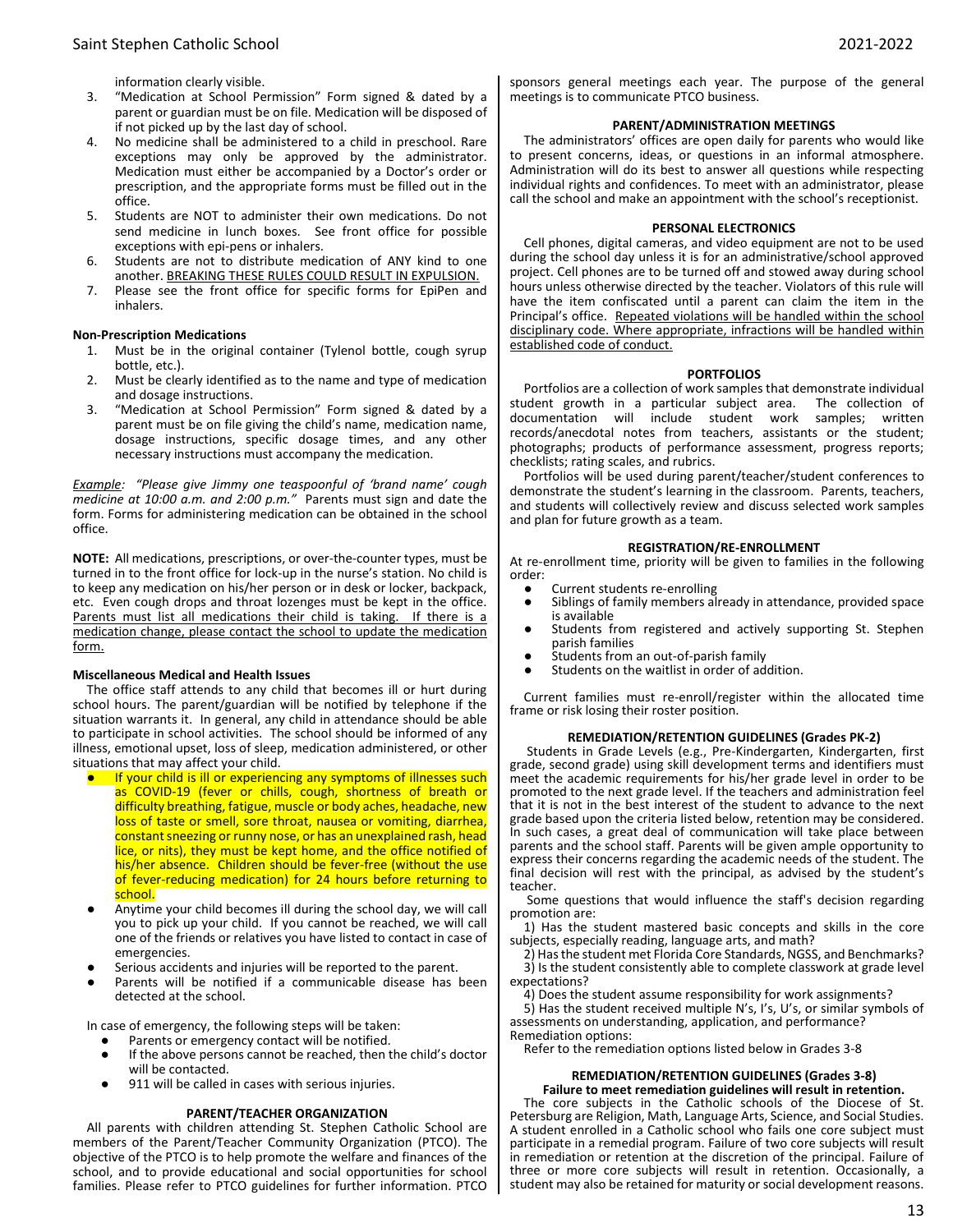## Saint Stephen Catholic School 2021-2022

- 1. Remediation must adhere to one of the following conditions:
	- Remediation is conducted by a teacher certified in the subject area, contracted by the parent, and approved by the principal (a minimum of 20 hours per subject).
	- Remediation is conducted in a remediation program approved by the principal (a minimum of 20 hours per subject).
	- Student completes the appropriate equivalent of the core subject or subjects through Florida Virtual School with a passing grade (Grades earned through Florida Virtual School will not replace a report card grade.)
- 2. Teacher(s) or programs providing remediation must meet the following requirements:
	- Hold current certification in the subject area in which the student needs remediation
	- Be contracted by the parent
	- Meet the school principal's approval
	- May not be the student's current teacher or have the possibility of being the student's teacher in the future
	- Neither the student's current teacher nor any teacher who presumably will be the subject area teacher in the future may tutor/provide remediation for a student.
- 3. Prior to the beginning of the next school year, the principal must receive:
	- A Tutoring Verification Form to validate attendance,
	- Proof of proficiency in the subject area(s), including work samples and test scores.
- 4. The following documentation guidelines will be followed after meeting remediation guidelines:
	- The original failing grade is recorded on the permanent record and may not be altered.
	- Proof of proficiency in the subject area must be recorded separately on the permanent record card.
	- Transfer Rule: Any student who fails one or more core subjects must meet the remediation guidelines of the originating school. After these criteria have been met, further assessment may be administered by the school principal to ensure proper placement.
	- Upon returning to school, students who have completed remediation will automatically be placed on academic probation for one semester
- 5. Academic probation includes the following:
	- Two parent-teacher conferences during the first half of the year
	- The school counselor or resource teacher meets with students regularly to offer support

**Note:** Students with an existing student support plan will be reviewed individually, utilizing the student support team process.

#### **REPORT CARDS**

Report cards are made available for printing through the FACTS Family portal, and a link is emailed to parents and guardians each marking period.

## **RESOURCE PROGRAM**

St. Stephen Catholic School supports students with special needs. Any student may be referred for screening and evaluation by the parent/guardian or faculty. Once a student has been screened, a student support team meeting will be held with the parents, resource personnel, the classroom teacher(s), and an administrator. Parents are encouraged and expected to participate in this process if their child is receiving support services through the Resource Program.

#### **SAFE ENVIRONMENT**

We participate in the Diocesan Safe Environment Program. As a part of this program, all faculty, staff, and parent volunteers are expected to complete the online training and undergo background screening and fingerprinting. These must be updated every five (5) years through CMG Connect at https://cmgconnect.org.

#### **SCHOOL NEWS**

The school Google Calendar is available on the school website. Weekly and upcoming events will also be announced in Tidbits. Parents are also invited to join administration monthly for Principal's Coffee discussions.

#### **SPORTS PROGRAM**

St. Stephen Catholic School is a member of the Hillsborough Catholic Youth Sports League (HCYSL). As a member, we offer a sports program for Junior Varsity (JV) and Varsity. A fee is charged for each sport. The fees are used for Athletic League membership dues, referees, and uniforms. Junior Varsity (J.V) and Varsity Athletics will be offered in the following sports: Girls Volleyball, Basketball, Track and Field, and Varsity Flag Football, co-ed Varsity Soccer, Boys Track, Basketball, and Varsity Flag Football as long as there are enough students and volunteers to coach the teams.

#### **Coaches**

All coaches must complete a diocesan application, have a current Safe Environment certification, level II background screen, CPR Certification, and must attend the diocese Ethics for Coaches course.

#### **Student Eligibility**

In order for a student to be eligible to play, at least one parent must be present at the orientation meeting, which provides information. The diocesan sports physical and participation forms must be current and in the student's file.

During athletics, all participants and parents must adhere to and comply with the Catholic School Ethics for Athletics. Failure to do so will result in dismissal from participation.

See "Eligibility for Extracurricular Activities" for further information.

## **Athletes' Recognition**

A special recognition ceremony will be held towards the end of the school year (Sports Dinner and Awards Ceremony). The Principal, Assistant Principal, PE teacher, and/or Athletic Director will govern all athletic events and their participants.

## **Sports Transportation**

Transportation to all games is the sole responsibility of parents. Arrangements must be made prior to the game day. Parents must submit written permission for their child to be transported by another parent. School employees are not generally permitted to transport children other than their own children.

#### **TELEPHONE/CELL PHONE USE**

Students need permission to use the office phone. Cell phones are to be turned off and stowed away during school hours unless otherwise directed by the teacher. Violators of this rule will have the item confiscated until a parent can claim the item in the Principal's office. Repeated violations will be handled within the school disciplinary code. Where appropriate, infractions will be handled within the established code of conduct.

#### **TEXTBOOKS**

Tuition covers a rental fee for all textbooks, electronic textbooks, consumable workbooks, apps, an art fee, a music fee, standardized test fees, and student insurance. Textbooks should be covered. Book Sox are recommended. Parents must pay for any lost or damaged textbooks at the time of loss, including the cost for damaged books at the end of the year.

## **TUTORS**

St. Stephen Catholic School does not support nor recommend any individual paid tutors. Tutoring services for profit may not take place on school premises. Employees of the Catholic schools in the Diocese of St. Petersburg may not tutor students that are in their current classes for compensation. Employees may tutor other students for compensation on school premises upon following school guidelines. Prior authorization is required. Parents may contract private tutors.

#### **UNIFORM POLICY**

The St. Stephen uniform policy creates equity among students and should be worn as a symbol of school pride. **All students** are to be in full uniform at all times unless otherwise directed by the school. **Written notification** is required if there are exceptional medical reasons for the student not to be in the proper uniform. Administration and the student's homeroom teacher must be notified. Parents and students share the responsibility for following the uniform policy. Parents may be called to provide the proper uniform, or a student may be required to change into a uniform provided by the school. Students out of uniform will receive a uniform violation notification in their planner, which is to be taken home and signed. Middle school student uniform violations will be sent electronically to parents. Upon receiving three uniform violations, the student may not participate in the next jeans/free dress day.

All students must follow these general requirements:

Uniforms must be appropriate in size and fitting (skorts, dresses, and jumpers should be no more than 2 inches above the knee.)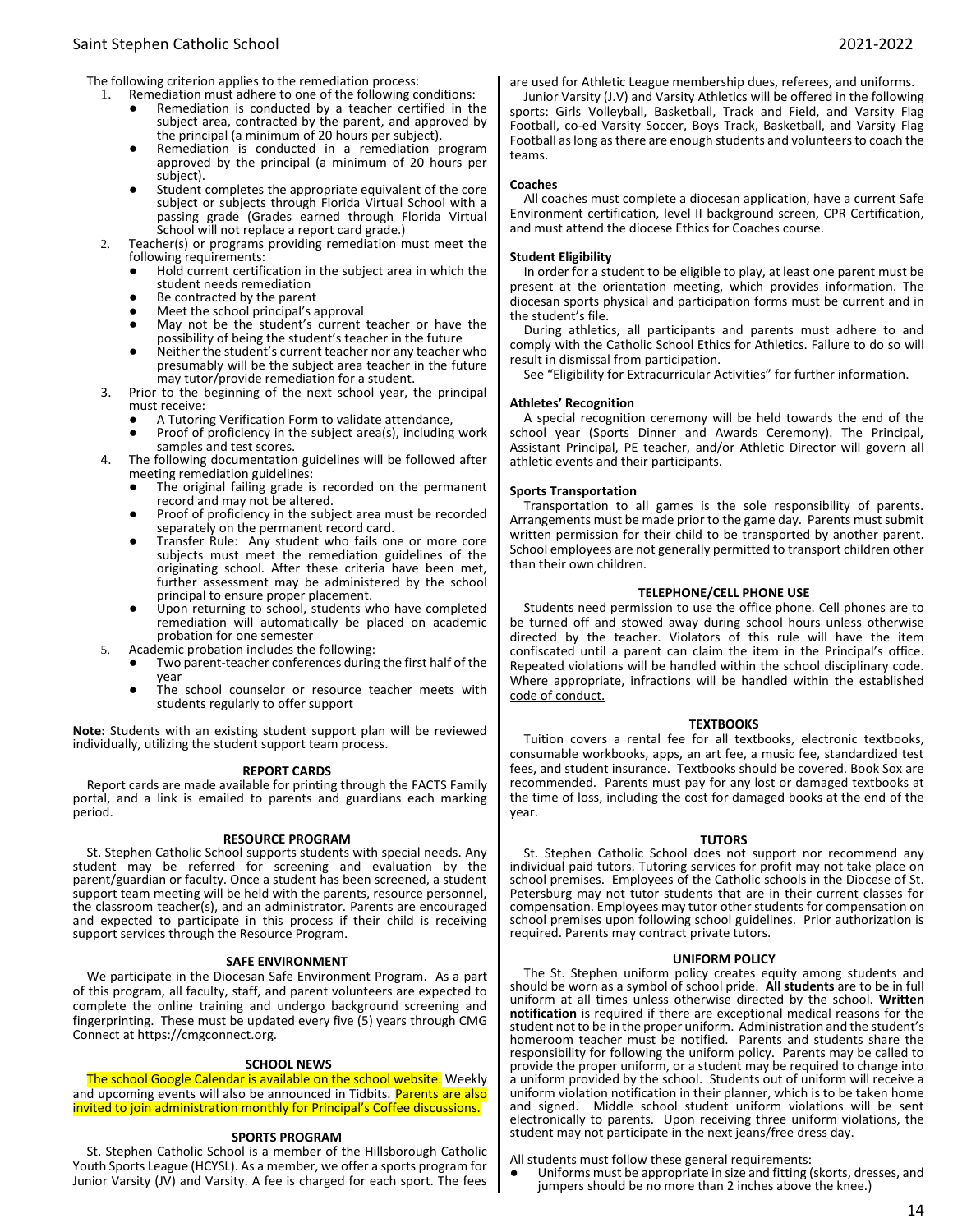- Shirts should be tucked in at all times (except when in PE uniform)
- No tattoos (temporary or permanent), henna, or visible body piercing
- 
- No writings or markings on the skin<br>● Due to the bazards of sun exposure Due to the hazards of sun exposure, hats should be worn for P.E. and are encouraged for any outdoor activities. However, hats, hoodies, and scarves are not to be worn inside.
- Students may wear a watch (no smartwatches, i.e., Apple Watch, Android Watch, etc.), a cross/crucifix, or religious medal on a simple metal or rope/cord, chain, necklace, or bracelet. In addition, students may earn school-issued charm bracelets through the SSYRA reading program.
- Girls may wear one pair of stud earrings in the earlobe (no hoops or hooks). Armbands are not allowed. Jewelry beyond the items mentioned above will be turned in to the front office to be collected by the parents.
- No inappropriate or extreme haircuts or hair dyes (i.e., Mohawks, fauxhawks)
- Boys' hair must be cut up around the ears and above the eyebrows and collar.
- Hair accessories must match the uniform plaid or be coordinating colors to the uniform, including elastic hair ties.
- Hair accessories should be subtle, no bandanas, hair wraps, charms, or large bows. If accessories become a distraction, teachers may remove them to be returned to parents.
- No make-up, nail polish, French manicure, gel, or fake nails
- No frayed cut-offs or ripped jeans that expose skin<br>● Short-shorts are not permitted at any time including
- Short-shorts are not permitted at any time, including free dress days. Shorts should be Bermuda-type or no more than two inches above the knee. If longer shorts are not available, PE shorts may be worn as an alternative.
- Clothing that exposes the entire shoulder, tube tops, spaghetti straps, or similar types of clothing is not allowed. If shoulders are exposed, they must be covered by a sweater or shrug.
- Closed-toe shoes must be worn at all times. No flip-flops, open-toed

sandals, backless, or shoes with heels higher than 2 inches. No boots, including cowboy boots or combat boots unless approved for a special dress day (i.e., costumes during Catholic Schools Week)

● When wearing a sports uniform to school, a shirt with a sleeve must be worn under any tank tops.

#### **UNIFORMS**

All items must be purchased from Risse Brothers School Uniforms. Pants, shorts, and khaki skorts must have the Mustang logo.

#### **All Student Uniform Requirements and Options (Pre-K – 8)**

- Red or navy fleece zip-up jacket with logo
- Navy Cardigan Sweater with logo<br>● Navy zin-un hooded sweatshirt
- Navy zip-up hooded sweatshirt<br>● Solid black shoes or solid black
- Solid black shoes or solid black athletic shoes including outsole and shoe strings (no slip-on ballerina flats)
- White, black, or navy ankle socks (no logos)<br>● White ankle socks with plaid ruffle may be v
- White ankle socks with plaid ruffle may be worn only with the plaid jumper or skort.
- White or navy knee socks (girls only)
- White or navy footed tights on cold days, **no leggings.** Generally. **Leggings** are much thicker, footless, and can sometimes be worn like pants. **Tights** are somewhat sheer or knit, cover the foot, and must be worn under another garment.
- Black, brown, or navy belt must be worn with flat-front pants (boys and girls, grades 3-8)
- Black, brown, or navy belt must be worn with flat-front shorts (boys grades 3-8)

**PE Uniform Girls and Boys (Grades K – 8)**

- PE shorts with logo
- PE shirt with logo
- Sweatpants with logo
- Red Sweatshirt with logo
- Solid black athletic shoes

**Pre-Kindergarten**

| <b>GIRLS</b>                                             | <b>BOYS</b>                                                    |
|----------------------------------------------------------|----------------------------------------------------------------|
| Short/long sleeve red knit dress                         | PE shorts with logo                                            |
| PE shorts with logo                                      | PE shirt with logo pull-on shorts with logo Pull-on pants with |
| PE shirt with logo                                       | logo                                                           |
| Short sleeve and/or long sleeve red polo shirt with logo | Short/long sleeve red polo shirt with logo                     |
| Pull-on pants with logo                                  | Sweatpants with logo                                           |
| Plaid jumper                                             | Red sweatshirt with logo                                       |
| White button-down collared blouse (under jumper only)    |                                                                |
| Sweatpants with logo                                     |                                                                |
| Red sweatshirt with logo                                 |                                                                |
| Kindergarten - $2nd$ Grade                               |                                                                |
| <b>GIRLS</b>                                             | <b>BOYS</b>                                                    |
| Short/long sleeve red knit dress                         | Pull-on navy shorts with logo                                  |
| Plaid Skort                                              | Pull-on navy pants with logo                                   |
| Plaid jumper                                             | Short/long sleeve red polo shirt with logo                     |
| White button-down collared blouse (under jumper only)    |                                                                |
| Short/long sleeve polo with logo                         |                                                                |
| Pull-on pants with logo (Dec.-Feb.)                      |                                                                |
| 3rd - 5 <sup>th</sup> Grade                              |                                                                |
| <b>GIRLS</b>                                             | <b>BOYS</b>                                                    |
| Plaid Skort                                              | Flat front navy shorts with logo                               |
| Plaid jumper                                             | Flat front navy pants with logo                                |
| White button-down collared blouse (under jumper only)    | Pull-on navy shorts with logo (optional for Grade 3 only)      |
| Short/long sleeve red polo shirt with logo               | Pull-on navy pants with logo (optional for Grade 3 only)       |
| Navy pants with logo (Dec.-Feb.)                         | Short/long sleeve red polo shirt with logo                     |

|  |  |  | 6 <sup>th</sup> – 8 <sup>th</sup> Grade |
|--|--|--|-----------------------------------------|
|--|--|--|-----------------------------------------|

| $\cdot$ | . .<br>.                          |                                   |
|---------|-----------------------------------|-----------------------------------|
|         | <b>GIRLS</b>                      | <b>BOYS</b>                       |
|         |                                   |                                   |
|         | Khaki skort with Mustang logo     | Flat front khaki shorts with logo |
|         | Navy polo shirt with logo         | Flat front khaki pants with logo  |
|         | Khaki pants with logo (Dec.-Feb.) | Navy polo shirt with logo         |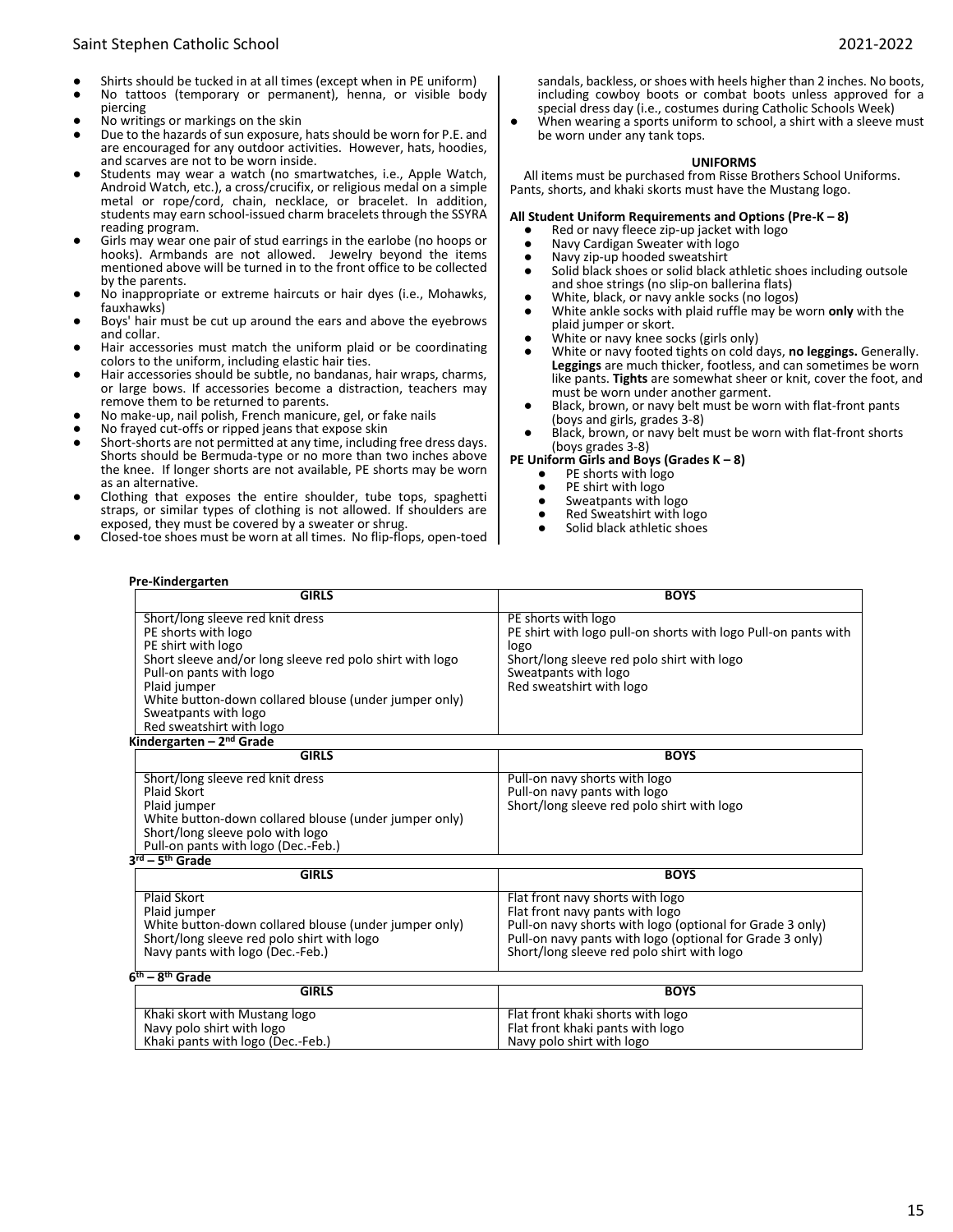## **After School Activities**

If a uniform change is required, the PE uniform or sports uniform must be worn unless otherwise directed (i.e., dance or drama).

## **Field Trips**

The options of dress for field trips will be determined by the location and the teacher.

#### **Free Dress Days**

Students may only wear the following: Bottoms should be long jeans or pants, Bermuda shorts (no more than 2 inches above the knee), or capris. Skirts and dresses are to be no shorter than 2 inches above the knee. The top must be modest with sleeves. Jewelry and make-up restrictions apply. No yoga or spandex pants, flip-flops or open-toed shoes are allowed. Pant-like legging may be worn only with a tunic-style top that is at least fingertip in length.

Additional free dress days will include monthly Mass attendance cards, purchased birthday dress pass, accumulated Mustang Bucks reward, and other distributed passes approved by administration.

#### **Jean Day**

There will be a "Jean Day" the last Friday of each month unless there is another day that month when jeans are allowed (i.e., Valentine's Day, etc.). Students may wear the following: **blue or black** denim in long jeans, capris, or shorts (Bermuda and no frayed cut-offs or ripped jeans that expose skin). Jeggings must be worn with a tunic-style top at least fingertip in length. Top: P.E. Mustang t-shirt or any school-issued t-shirt or spirit shirt. **Students may also choose to wear their full P.E. uniform (shorts & top).** All other uniform regulations still apply (see Uniform Policy).

### **Cold Weather**

Only school logo sweaters, sweatshirts, or fleece are allowed to be worn inside the school building, the Family Life Center, and Church. **Nonuniform jackets or sweatshirts can be worn to school but must be removed in the classroom. Leggings and sweatpants worn under the uniform must also be removed in the classroom.** Non-uniform outerwear will only be permitted outside during the school day on extremely cold days over their school-issued sweater or sweatshirt. White undershirts/camisoles may only be worn if they do not show beneath the uniform (no long sleeves). **They have the choice of wearing the school sweater or sweatshirt.**

#### **SPIRIT WEAR**

Spirit wear is not part of the regular uniform. It may be worn on freedress and jean days or as outerwear on cold days and then removed in the classroom.

## **VALUABLES**

School administrators and staff are not responsible for valuables students bring to school. It is recommended that students leave all valuables at home. Common sense and consideration is the best guide in determining whether or not to bring personal possessions to school. In general, students should not bring toys or unusual items to school unless they are intended for a specific purpose in the classroom and have been requested by the teacher. If a student brings one of these items to school, it will be placed in the front office for the parent to pick up.

#### **VISITORS**

While we value our visitors, it is imperative that class instructional time not be interrupted. When you come to school during the day for any reason, please stop at the office and sign in. The school will provide an opportunity for parents to visit the classroom during the school year. Please look for further information in school communications.

#### **VOLUNTEERS**

The Diocese of St. Petersburg requires all school and parish volunteers to complete a Safe Environment Course through CMG Connect at cmgconnect.org and a Level II background check. Volunteers are required to pay the cost of the background check. In addition to the financial support of the school, each family is asked to provide volunteer service hours to the many different projects that support our school. Service obligations not met or resolved by the last day of school may jeopardize

the child's continued enrollment at the school. St. Stephen Catholic School greatly encourages parents to volunteer, as it benefits each child greatly to have their families involved in their school. (See Volunteer Service Hours)

#### **WATER BOTTLES**

\*\*Due to precautions in preventing the spread of COVID-19, all students should bring a reusable water bottle, and those in the main building can use the touchless bottle filler rather than the drinking fountain until further notice.

Students are encouraged to bring water bottles to school. All containers must have a sealed cover and may only contain water. No tumblers.

#### **YEARBOOK**

Yearbooks are included in school tuition and fees and will be distributed in May. A specific day will be designated for student yearbook signing.

### **DIOCESE OF ST. PETERSBURG AND ST. STEPHEN PARENT CODE OF CONDUCT**

This **Code of Conduct** applies to all parents, guardians, caregivers, volunteers, and visitors who interact with our schools and Catholic Education in the Diocese of St. Petersburg. It also applies to all parents, guardians, caregivers, volunteers, and visitors who are present at school and school-sponsored activities, meetings, and/or functions within and outside of school hours. As parents, guardians, caregivers, volunteers, and visitors, there is an expectation of support for the Vision and Mission of Catholic Education in the Diocese of St. Petersburg.

#### **Code of Conduct for Catholic Schools in the Diocese of St. Petersburg**

The school is a multifaceted organization comprising a diversity of populations that have distinctive relationships to one another. Relationships are at the very core of our Catholic Christian belief in our Triune (three persons in one) God. The Holy Trinity is God in relationship! This beautiful doctrine inspires all of us in Catholic Schools, to attempt to be a living Christian community in relationship with God and others. It is essential in such a community that all members recognize and respect not only their own rights and responsibilities but also the rights and responsibilities of other members of the community and those of the school itself. "All rights have to be balanced by responsibilities because we are in relationship" (Putney, 2005).

The responsibility for promoting and upholding these core values of the school community must fall on all those with the greatest capacity to reason and control their actions. Therefore, it is the expectation of the school that all parents/guardians/caregivers/volunteers and visitors model acceptable behavior always within the school setting, at schoolsponsored activities or when the school can be involved in any social or professional media. "It is incumbent upon parents to cooperate closely with the school teachers to whom they entrust their children to be educated; and in fulfilling their duty, teachers are to collaborate closely with parents who are to be willingly heard and for whom associations or meetings are to be inaugurated and held in great esteem" (*The Code of Canon Law*, Canon 796, Para. 2).

As a parent, celebrate that you play a foundational role in the development of your child's sense of justice, equity, and worth of all members of the school community. You are one of the most instrumental role models within your child's life. "Since parents have given children their life, they are bound by the most serious obligation to educate their offspring and therefore must be recognized as the primary and principal educators" (*Gravissimum Educationis*, 1965, para. 3).

This Code is designed to guide all stakeholders in their dealings with staff, other parents, students, and the wider school community. All staff and students at our Catholic schools are guided by similar codes. The Code is written in line with the school's values and expectations. The Code stands beside but does not, of course, exclude or replace, the rights and obligations of individuals under common law. All Catholic schools are private property owned by the Roman Catholic Diocese of St. Petersburg. The school joyfully exercises its responsibility to teach Catholic faith and morals in all fullness. Parents whose religious practices and beliefs run counter to Church teaching might experience conflicts as we maintain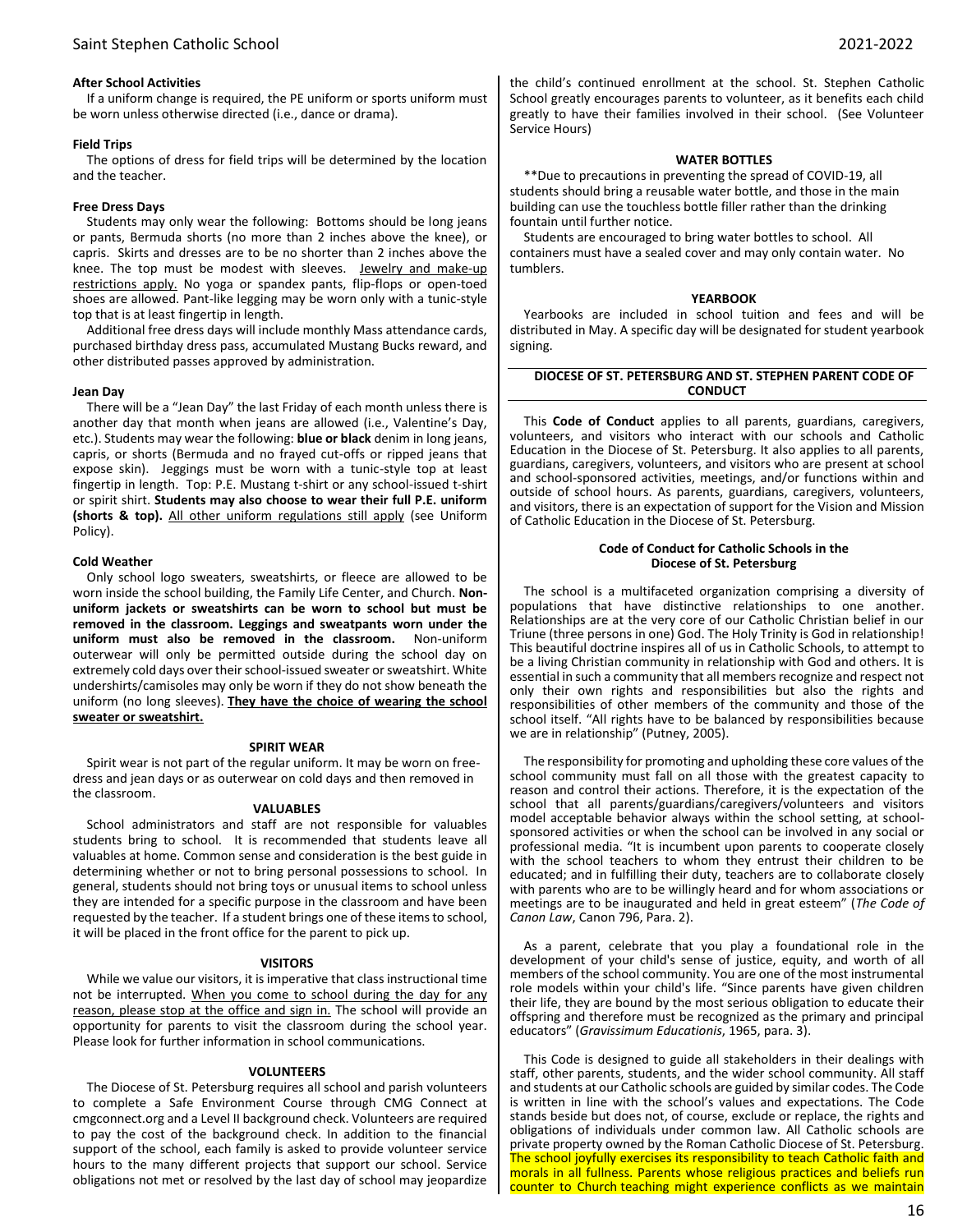mission integrity. Sincere questioning of the practices and doctrines of the Catholic faith—whether by students or their parents—in order to more deeply understand them are welcome; but openly hostile or persistent defiance of Catholic truths or morality are a violation of the Family-School Agreement and may result in denial of admission or dismissal from the school*.*

### **The Gospel and Our Values:**

We are called to emulate Jesus' call to love God and to love each other. We look to the values taught to us in scripture and the Christian belief to guide us, including *Love* (1 John 4:7-19); *Promoting Life in Abundance*  (John 10:10); *Inclusion* (Luke 19: 1-10); *Reconciliation* (Luke 15: 11-32); *Compassion* (Luke 10: 30-37); *Justice* (Matthew 25: 31-460); *Liberation*  (Luke 4: 16-21); *Community* (John 15); and *Hope* (Luke 24: 13-35).

#### **In living out these Gospel values, we strive to develop the following:**

- An inclusive approach including a non-judgmental and welcoming attitude towards all people
- An ability to appreciate the situation of others
- A cooperative attitude in working with others
- Open, positive and honest communication
- The ability to work civilly with other people
- Reverence for Creation
- **Trusting relationships**
- Responsible actions

#### **As a Parent, Guardian, Caregiver, Volunteer, and/or Visitor, we ask that you:**

- Support in words and actions the philosophy of Catholic Education
- Work in trust with the school for the common goal of achieving what is best for all
- Support your child/ren in all educational endeavors by giving praise and showing interest in school activities
- Help your child/ren to discover that it is more the process that is experienced, rather than the end-product, that makes it all worthwhile
- Model flexibility encourage healthy problem solving
- **EXECT** Respect the decisions made by the administration, even if you disagree with them.
- Help your child/ren to understand that 'giving of your very best' is what matters rather than always comparing yourself against the capabilities or achievements of others
- Listen to your child/ren, but remember that a different version of the event may be interpreted by others
- Understand the importance of a healthy parent/teacher/child relationship and communicate any concerns to your school in a constructive and appropriate manner
- Validate that both parents and teachers work together for the benefit of the child/ren
- Observe the school's policies, as outlined on the school webpage and/or the school's handbook, and endeavor to support them in the home
- Cooperate where your child's behavior has overstepped accepted school standards, as outlined in the Student Code of Conduct, and follow specified protocol for communication with faculty/staff members
- Support the school in its efforts to maintain a positive teaching and learning environment
- Castoff gossip and hearsay by communicating with the school and always model good manners for your child/ren
- Sustain a positive and cooperative attitude and interact positively with other parents and members of the school community
- Encourage community building with other parents in your year, level, and across the school
- Value the school community and its reputation, especially when engaging with social media
- Do not smoke or use offensive language on school premises

#### **Rights of a Parent, Guardian, Caregiver, Volunteer, and Visitor:**

- To be treated with respect and courtesy by staff, students, and other parents
- To be listened to and clearly communicated with by the school regarding your child/ren's education and development
- To have confidentiality over sensitive issues respected by

faculty/staff

- To be treated in a caring and polite manner
- To have a timely response to concerns raised, usually within 24-48 hours
- To be treated with professionalism by all faculty/staff members

#### **Responsibilities of a Parent, Guardian, Caregiver, Volunteer, and Visitor:**

- Value and advocate for your school and its reputation. Be mindful of the hurt and damage social media may cause to faculty/staff members and other parents
- Under no circumstances approach another child while in the care of the school to address, discuss or reprimand them because of actions towards your own child/ren
- Respect the rights of faculty/staff members and other individuals
- Respect the reputation of teachers and be mindful of communications - especially social media; e.g., tone of emails
- Follow the correct procedures to resolve a grievance or conflict, as outlined in the school's handbook
- Respect teachers' preparation time before, during, and after school. Make an appointment for long discussions at a mutually convenient time. If you wish to speak to a teacher, please do not expect a meeting unless pre-arranged
- To protect our children, do not discuss any grievances or perceived failings in front of them regarding the school
- On excursions, helping in class, or on campus, parents must follow the instructions and directions of the teacher. A parent may remind students of the rules but at no time issue consequences and should refer the student to the teacher if the behavior continues
- As valued members of the school community attend and participate appropriately in school liturgies or special events, including athletics, concerts, academic and cultural events

#### **Grievance Process for a Parent, Guardian, Caregiver, Volunteer, and Visitor:**

Our Catholic schools want to work in partnership with our families. If anyone has a **current complaint, criticism,** or **concern,** it is expected the following steps be followed in the first instance:

- 1. Speak to the appropriate school person involved (e.g., class teacher) first and try to resolve the concern with mutual respect and clear communication. Where/if possible, make an appointment with the relevant person. Follow the chain of command.
- 2. If, for some reason, this is not possible, then make an appointment to see an administrator or other designated leadership personnel
- 3. The Administrator (or designee) should attempt to mediate and find resolution in the presence of both parties.
- 4. If having followed Steps 1-3 with no satisfaction, you may complete the online form found on the website of the Diocese of St. Petersburg - Office of Catholic Schools and Centers for further facilitation.

**It is important to note that criticism regarding a faculty/staff member will only be heard if it is related to their professional conduct.**

*Deliberate breaches and inability to respect the Diocese of St. Petersburg – Office of Catholic Schools and Centers Code of Conduct for*  Guardians, Caregivers, Volunteers, and Visitors, or *exasperating complaints, may result in the expulsion of a parent, guardian, caregiver, volunteer, and/or a visitor from a school, and/or possible termination of enrollment of their child/ren.*

If your complaint relates to Sexual Abuse by a faculty/staff member towards a child in both a historical or current matter, you should contact the statewide toll-free abuse and neglect registry at 1-800-96ABUSE (1-800-962-2873) and/or law enforcement.

Parents, Guardians, and/or Caregivers, when signing off on accepting the school's policies in the Enrollment Application Form, and by the act of accepting enrollment at a Diocese of St. Petersburg Catholic School, are accepting of this Code of Conduct in its entirety.

*Excerpts of this policy have been used by permission of the Diocese of Townsville, AU.*

## **ST. STEPHEN FINANCIAL POLICY**

## **CHURCH SUPPORT**

Families are required to support a Catholic parish via Mass attendance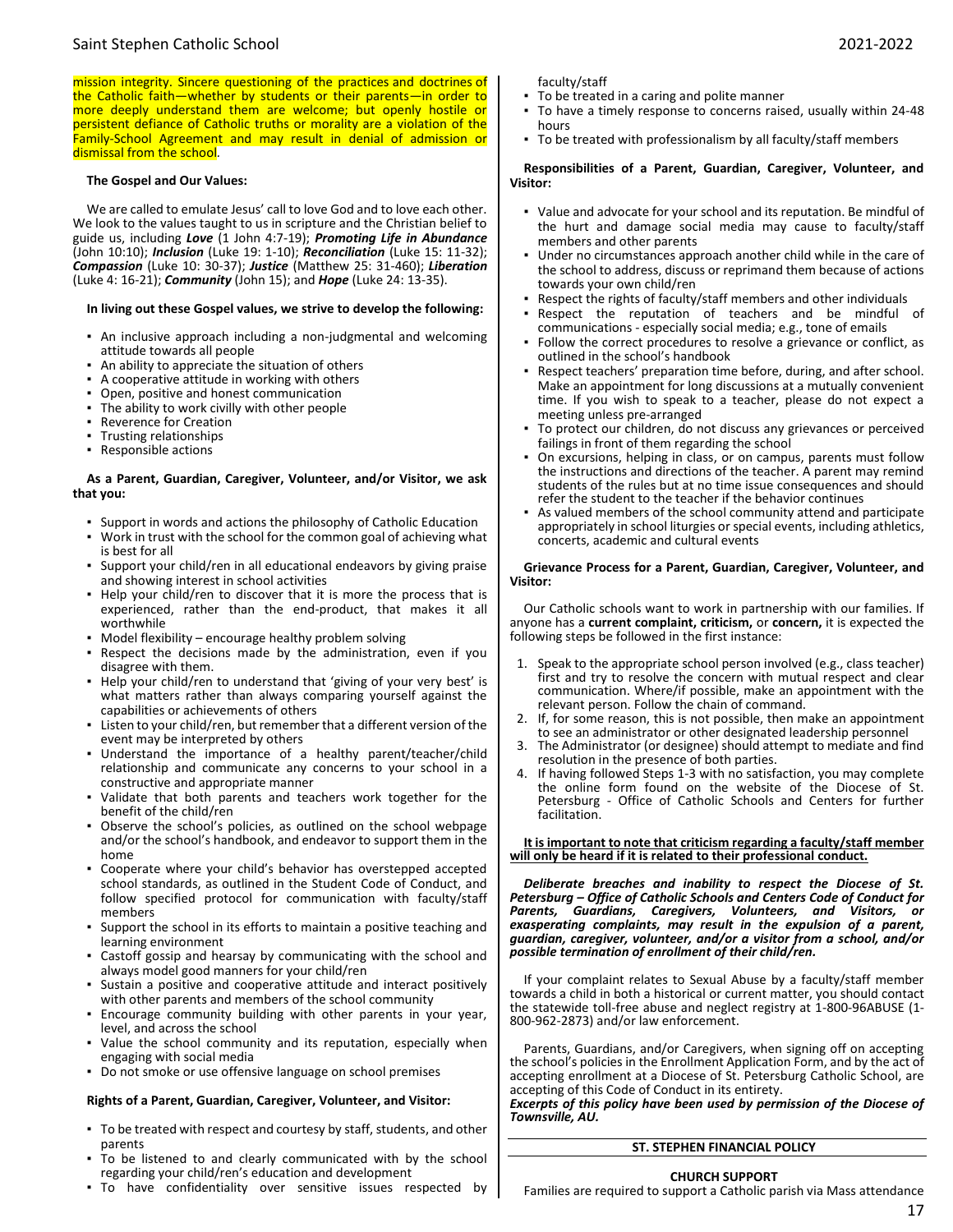## Saint Stephen Catholic School 2021-2022

and the use of the envelope system on a weekly basis, as noted in the school agreement that parents must sign each year at registration. Envelope contributions from each family are reviewed periodically. In order to maintain the Catholic tuition rate, each parent/guardian must ensure that he/she attends weekly Mass on Saturday evening or Sunday with his/her children and participate weekly in the parish envelope system.

#### **REFUNDS**

To keep tuition rates as low as possible for the school, St. Stepheng Catholic School must be able to adequately predict tuition revenues for the school year. Therefore, requests for refunds will be handled as described in this section.

#### **Tuition Refunds**

The family must provide written notice when withdrawing, explaining the reason their child/ren from the school. Pre-paid tuition refunds will be effective at the end of the month in which the written notice is submitted. All FACTS payments must continue through the end of the withdrawal month. The school will cancel the FACTS contract after receiving final payment. To ensure administrative efficiency, in no event will tuitions be refunded on a partial month, prorated, or mid-month basis.

#### **Fees**

Registration fees, 1:1 technology device fees, sports fees, monthly extended day fees, and all other fees, except annual prepaid extended day fees, associated with St. Stephen Catholic School shall be nonrefundable. Annual prepaid extended day fees will be refunded for the unused balance of the year if a student is withdrawn from school after the discount is given back to the school.

#### **TUITION AND FEES**

A tuition schedule is prepared each year based upon the anticipated financial needs for the upcoming school year, and reviewed by the School Advisory Board. All annual, semi-annual, and monthly tuition payments are made with direct withdrawals from a checking, savings, or credit card, through Facts Management Company. Parents are responsible for paying any fees associated with the use of credit or debit cards.

Parents/guardians may select one of the following tuition payment options:

- One annual payment, including a 4% discount, on Jul 10<sup>th</sup>
- **•** Semi-annual payments, July  $10^{th}$  and January  $10^{th}$  (A 2% discount of the total tuition is applied to the January payment.)
- Twelve monthly payments, June-May

Please contact the school with questions concerning FACTS. All changes to a FACTS agreement require five (5) business days.

Tuition rates are determined by the following:

**Catholic Parish Rate** 

The family agrees to support a Catholic parish by attendance at Mass on Saturday evenings or Sunday and use of the envelope system on a weekly basis. Registered, practicing, and contributing members of a Catholic Church qualify for the Catholic Parish Rate. For St. Stephen Parishioners, the family's church envelope number must be used, submitted, and maintained weekly in the parish collection. For those who are supporting another Catholic Parish, verification is required.

**Full Tuition** 

This is a non-subsidized rate for non-practicing families. Families who are not Catholic or are not supporting and/or practicing at any Catholic parish will be charged the non-subsidized tuition rate.

#### **Late Tuition Payments**

In the event that there are insufficient funds available for a FACTS withdrawal, the family will receive notification from FACTS that another withdrawal will be attempted on the date of the next available withdrawal. FACTS will attempt a payment three (3) times. After the 3rd unsuccessful attempt, the school will contact the parent to make arrangements for payment. If the family is not able to meet the monthly financial agreement, the family may no longer have the benefit of having the child enrolled at the school.

#### **Re-enrollment and Registration Fees**

Each family must pay a nonrefundable \$275 fee for re-enrollment by the annual registration deadline, including those receiving financial aid,

to guarantee enrollment for the following school year. Returning families who enroll after the deadline and new families, including those receiving financial aid, must pay a nonrefundable \$325 fee. New families must pay a nonrefundable New Family Registration Fee.

In addition to the re-enrollment or registration fee, the following fees are collected throughout the school year:

1. Extended Day Fees (refer to the Extended day section) 2. Volunteer hours (refer to the Volunteer hours section)

1:1 Technology device fee, all middle school students

A returned check fee of \$30 will be charged for any checks that are returned to us for insufficient funds, stop payments, or closed accounts.

#### **FUNDRAISING**

Each family must meet a required \$200 Fundraising Obligation for the school year. Expected revenue from these fundraisers is factored into determining tuition fees for the school year. Families who do not meet their required Fundraising Obligation will incur an additional fee of \$200 in tuition, which will be billed with the May tuition payment.

#### **EXTENDED DAY PROGRAM**

Due to Diocesan insurance regulations and for the safety of your child, students may not remain on school grounds prior to school or after dismissal without being supervised. Therefore, any child arriving before 7:30 a.m. or not picked up at dismissal will automatically be sent to the Extended Day Program and assessed the normal fees.

## **The Extended Day Program is available to all St. Stephen Students: PK3-8th**

**Morning Care:** 6:30 am – 7:30 am. **Aftercare:** 12 noon – 6:00 pm.

How do we charge? We charge by the half-hour; therefore, there is no grace period. For example, students in Extended Day from 3:00 pm- 3:30 pm are charged ½ hour. If the student remains in extended day after 3:30 pm and is picked up before 4:00 pm, they will be charged 1 hour. Students in Extended Day from 3:00 pm  $-$  5:15 pm will be charged for 2  $\frac{1}{2}$  hours. All students in morning care are charged ½ hour each day. Late Pick-up: Parents picking up any child after 6:00 pm will be assessed \$15 and an additional \$15 for every 15 minutes they are late*.*

## **PAYMENT PLANS\*\***

**Hourly Plan:** \$7 per hour per child and \*\$5 per hour for each additional child within a family.

*Hourly Bills:* Bills are emailed the first week of each month. Payments are due on the 15<sup>th</sup> of each month.

Late Payments: Late payments will be assessed a \$15 late fee each month. Families with a balance due over 30 days may be restricted from using the Extended Day Program until payment is received.

#### **Prepayment (Discount) Plan:**

**Annual:** \$2,700.00 - due the 1st Friday of the school year **Monthly:** \$300 – due on the 1st of each month

Prepayment Bills: Prepayment is optional; therefore, bills are not distributed. In order to receive the discount benefits of our Prepayment Plans, monthly prepayments must be received by the  $1<sup>st</sup>$  of each month, and the Annual prepayment must be received by the 1<sup>st</sup> Friday of the school year.

\*\$5 per hour rate cannot be combined with Prepayment Plans which are already discounted

\*\*rates are subject to change

IMPORTANT NOTE: Bill discrepancies must be reported within 60 days of the initial bill.

#### **UNFULFILLED FINANCIAL OBLIGATIONS**

Students whose families have not met all their financial obligations, including tuition, extended day, lunch, lost or damaged textbooks or library books replacement fees, or volunteer hours, will not receive their final report card or diploma until these obligations have been met. Students may not start school if they have unpaid bills and are not guaranteed a place in class. **Payments received may be applied to the oldest balance due, which may affect the student's participation in other school activities or events (i.e., sports, extended day).**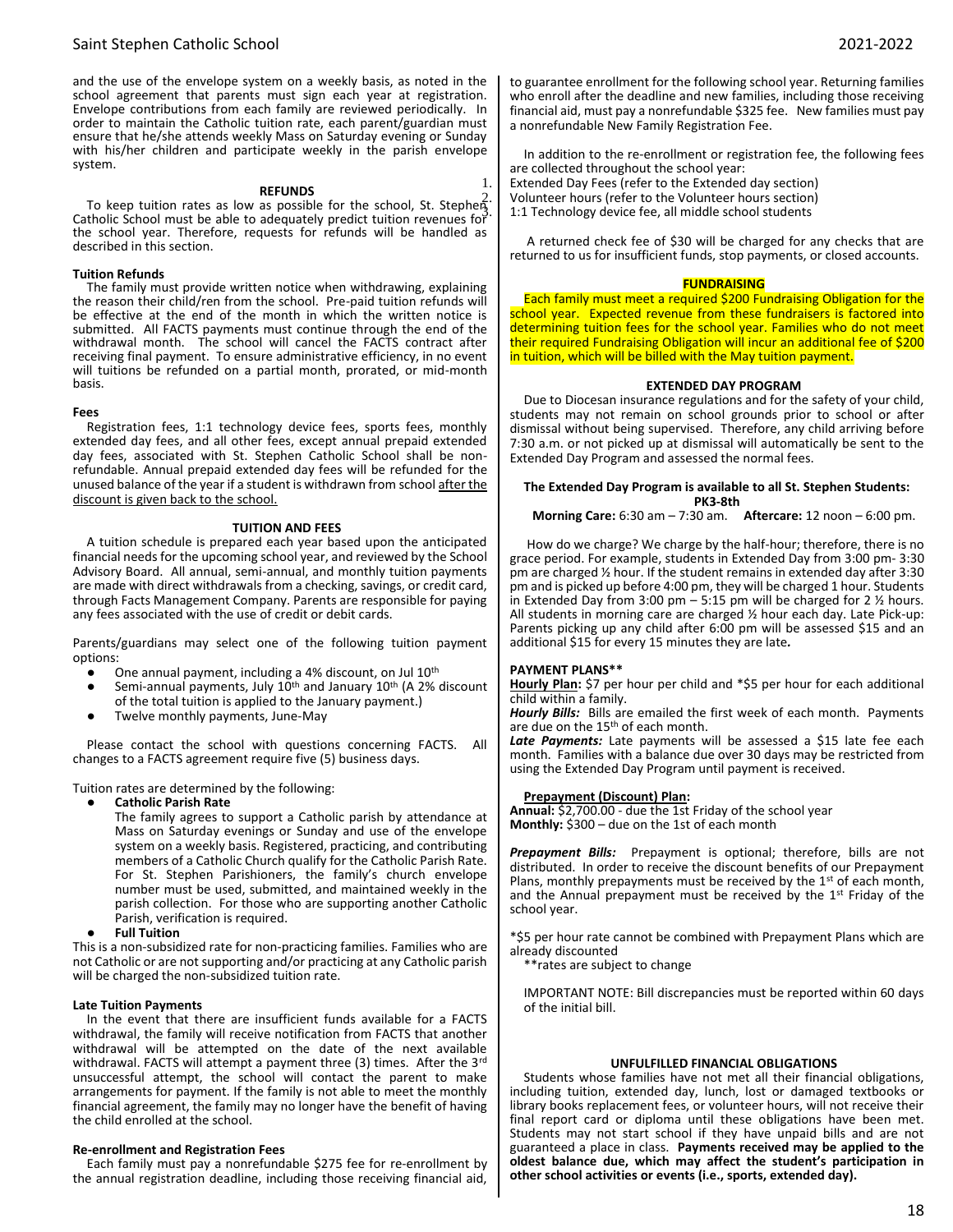#### **VOLUNTEER SERVICE HOURS**

In addition to the financial support of the school, each family is required to provide volunteer service hours to the many different projects that support our school. Approved volunteer hours are those in which a parent/guardian participates in a hands-on activity that directly helps the operation of the school. These hours can be obtained on-site or off-site. Approval of hours is made through the Administration. All off-site volunteer hours must be reported to the front office in order to be recorded. All volunteer service hours must be completed and reported by April 30th. Volunteer hours are counted from May  $1<sup>st</sup>$  of the previous school year to April 30<sup>th</sup> of the current school year. All service hours must be completed within that time frame. Any unfulfilled hours after April 30<sup>th</sup> will be billed to the family. Only teacher-approved chaperones may receive volunteer hours for a field trip. All chaperones must be up-todate on their safe environment certification and background check.

The following parent hour requirements will be strictly enforced for all school families:

- **Twenty** total service hours: Ten of these hours must be completed by December 31st.
- All new families are required to devote 4 hours of their total requirement to our Angels Among Us Auction.

In the event that completion of parent hours presents a significant family hardship, a family may send a written petition to the Principal of St. Stephen Catholic School describing the nature of the hardship. Each family hardship is heard and decided on a case-by-case basis, with Christian compassion and discretion.

All unfulfilled volunteer service hours will be billed at the hourly rate of \$50.00.Families whose service obligations are not met or resolved by the last day of school may jeopardize the child's continued enrollment at the school. St. Stephens Catholic School greatly encourages parents to volunteer, as it benefits each child greatly to have their families involved in their school.

### **ST. STEPHEN CHROMEBOOK USAGE POLICY**

#### **1. Introduction**

The focus of the St. Stephen's Catholic School Chromebook initiative was to provide students with the tools and resources to compete and excel in an increasingly technologically competitive landscape through a fully integrated use of technology by both the students and teachers in our middle school. Increasing students' access to technology is essential in preparing students to maximize their potential, high school, and college preparation and the workplace. St. Stephen's focus is to enhance the learning and culture of the school while providing a safe environment for students to engage and enhance their religious and educational studies. All students will use Chromebooks.

As the primary educator of their children, parents are encouraged to talk to their children about the values and standards that children should follow when using the Chromebook and applications that access the internet, such as e-mail and web browsing.

Parents will purchase the students' Chromebook\_through the school, and they will be distributed the 1st month of school. The school will install predetermined applications (Apps & Extensions). Students and parents are required to review this document, as well as sign the accompanying agreement to protect the hardware and software inherent with this technology.

## **2. General Information**

The procedures and information within this document apply to all middle school students' Chromebook use at St. Stephen Catholic School. Teachers may set additional requirements for use in their classrooms.<br>2.1 Securing your Chromebook

Securing your Chromebook

The Chromebook purchased through the school will include a charger, a Chromebook, and a case. Repairs will be made by school personnel.<br>2.2 Submitting your Chromebook Submitting your Chromebook

Chromebooks will be distributed in the first month of the school year. Both a parent/legal guardian and the student must sign and return the St. Stephen's Catholic School Electronic Media, Devices and Systems Acceptable Use Agreement and the attached Student Pledge for Chromebook Use before the Chromebook can be assigned to the student for the calendar year.<br>2.3 Setting up the

Setting up the Chromebook

Maximum transparency and integration of the technology, maintaining a safe and Catholic environment, and ensuring private programs are stored elsewhere are part of the set-up process. The school will install the necessary software and apps.<br>2.4 Find of 8th Grade

2.4 End of 8th Grade

At the end of 8th Grade, all school-owned apps will be removed.

#### **3. Care of the Chromebook**

The Chromebook is the student's property, but during the school calendar year, all users will follow the St. Stephen Catholic School Electronic Media, Devices, and Systems Acceptable Use Agreement. Students are responsible for the general care of the Chromebook. Chromebooks that are broken or fail to work properly must be taken to the technology coordinator as soon as possible.

General Precautions

Only use a clean, soft cloth to clean the screen.

Cords and cables must be inserted carefully into the Chromebook to prevent damage

Chromebooks must never be left in an unlocked locker, unlocked car, or any unsupervised area.

Students are responsible for keeping their Chromebook's battery charged for school use each day.

#### Carry and Transporting Chromebooks

Students must keep their device in the provided case to protect the Chromebook from normal treatment, and that provides suitable means for carrying the device within the school. Students must keep Chromebooks with their teams/clubs in a secured location when they are participating in after-school co-curricular activities (sports, drama, etc.), which will be designated by the A.D., coach, or club moderator.

Screen Care

The Chromebook screens can be damaged if subjected to rough treatment. The screens are particularly sensitive to damage from excessive pressure on the screen. Avoid placing too much pressure and/or weight (such as folders and workbooks) on the Chromebook screen.

Do not lean on top of the Chromebook when it is closed

Do not place anything near the Chromebook that could put pressure on the screen.

Do not place anything in the carrying case that will press against the cover.

Clear the screen with a soft dry cloth or anti-static cloth

Do not bump the Chromebook against lockers, walls, car doors, floors, etc. as it will eventually break the screen.

#### **4. Using your Chromebook at School**

Chromebooks are intended for use at school each day. In addition to teacher expectations for Chromebook use, school messages, announcements, calendars, and schedules may be accessed using the Chromebook. Students must bring their Chromebook to all classes unless specifically instructed not to do so by their teacher.

4.1 Chromebooks Left at Home

If students leave their Chromebook at home, they are responsible for getting the course work completed as if they had their Chromebook present. If a student repeatedly leaves their Chromebook at home, they may lose at home privileges of the Chromebook and will have to leave their Chromebooks in school. Since the use of a Chromebook will now be an essential component of our middle school curriculum, loaner Chromebooks will be available for student use in an emergency. The school reserves the right to charge a daily fee if this privilege is abused.

4.2 Chromebook Undergoing Repair

Loaner Chromebooks may be issued to students when needing repairs. However, there may be a delay in getting a Chromebook should the school not have enough to loan.

4.3 Charging your Chromebook's Battery

Chromebooks must be brought to school each day in a fully charged condition. Students need to charge their Chromebooks each evening. Repeat violations may result in student disciplinary actions and/or parent conferences.

4.4 Passwords for Chromebook and school e-mail

Chromebooks will be password protected. This password will be kept on record with the technology department and may not be changed without school permission. Students are prohibited from sharing this password with anyone else except their parents. St. Stephen Catholic School will provide a password to each student for his/her e-mail account. This password may not be changed by the student. All passwords will be distributed to parents by the school.

4.5 Screen Savers, Background Photos, and other media

St. Stephen Catholic School will do all in its power to ensure that the material on the Chromebook always conforms to our values and mission. Inappropriate media may not be used as a screensaver, background photo, sounds, etc. Inappropriate media includes, but is not limited to, the following: the presence of guns, weapons, pornographic materials,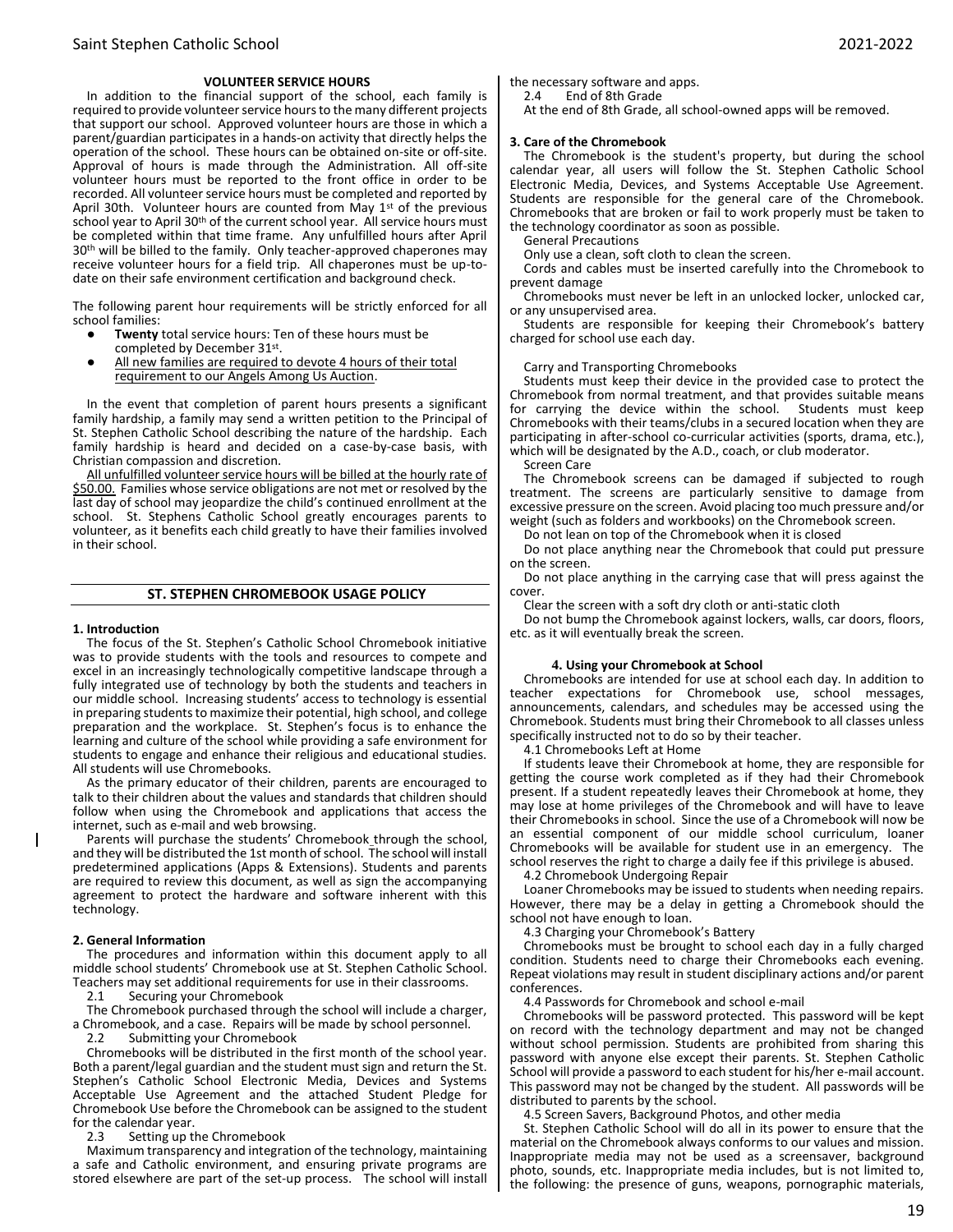inappropriate language, tobacco, alcohol, drug, gang-related symbols or pictures, and violations will result in disciplinary action.

4.6 Personal apps and music

Parents and students may submit a request for a limited number of additional apps that meet age-appropriate guidelines. New apps may be installed after approval from the IT department at St. Stephen Catholic School. If at any time device storage/space becomes an issue, additional apps may be removed.

4.7 Sound and Music

Sound must be muted at all times unless permission is obtained from the teacher for instructional purposes.

4.8 Printing

Printing will be available within the classroom when needed. Students should talk to their teachers about which printer to use. Students will be given information and instruction on printing with the Chromebook at school.

4.9 Home Internet Access

Students are allowed to set up wireless networks on their Chromebooks.

4.10Chromebook Inspection

Laws within the United States clearly determine the limited privacy rights of students. All Chromebook activity, including communications, internet history, or other uses, are subject to monitoring by St. Stephen Catholic School. Faculty and staff of St. Stephen Catholic School may inspect and, if they deem necessary confiscate, any student's Chromebook at any time without prior notice. The parent/guardian will then be contacted, and a meeting will be scheduled. Offending material will be deleted, and, if warranted, disciplinary action will be taken.

## **5. Managing your files & saving your work**

5.1 Saving documents to the Chromebook

It is recommended that any work students create on their Chromebook is backed to a storage location. Students will be provided with the necessary training in how to back up their work.

It is the student's responsibility to ensure that work is not lost due to electronic failure or accidental deletion. Chromebook malfunctions are not an acceptable excuse for not submitting work; therefore, students should back up all work.

## **6. Software/Apps on Chromebooks**

6.1 School Installed Software

The software installed by St. Stephen Catholic School must remain on the Chromebook and be easily accessible at all times. From time to time, the school may add or remove software for use in a particular course or a change in the overall curriculum.

Periodic checks of Chromebooks will be made to ensure that students have not removed the required apps or added apps that are not in accordance with school policy.

6.2 Procedure for Re-loading software

In the event a Chromebook needs to be restored to factory settings or the parent/guardian decides to replace and/or upgrade the device. The device will need to be submitted to the Technology Department for resetting and app installation.

6.3 Software Upgrades

Upgrade versions of the licensed software/apps are available from time to time. Upgrades may be done remotely during the school day, or students may be required to check in their Chromebooks for periodic updates and syncing.

## **7. Acceptable Use of Chromebook**

7.1 Statement of Responsibility

The use of St. Stephen Catholic School resources is a privilege, not a right. The technology resources provided by the school are not transferable or extended to people or groups outside the school and are terminated when a student is no longer enrolled in the school.

This policy is provided to make all users aware of the responsibilities associated with the efficient, ethical, and lawful use of technology resources. If a person violates any section of this policy, privileges may be limited or terminated, access to the school's technology resources may be denied, and the appropriate disciplinary action shall be applied. The St. Stephen Catholic School Electronic Media, Devices, and Systems Acceptable Use Agreement shall be applied to student infractions.

7.2 Parent /Guardian Responsibilities

Talk to your children about values and the standards that your children should follow on the use of the internet just as you would on the use of all media information sources such as television, telephones, movies, social media, and radio.

Parents should monitor their student's usage (see Appendix for guidelines).

7.3 School Responsibilities

Provide internet and e-mail access to its students.

Provide internet blocking of inappropriate materials as able.

Provide staff guidance in training, ability to aid students in doing research, and help assure student compliance of St. Stephen Catholic School Electronic Media, Devices, and Systems Acceptable Use Agreement.

Provide training for teachers, students, and parents in the use of technology.

7.4 Student Responsibilities include:

- Obeying general school rules concerning behavior and communication that apply to network use and according to the St. Stephen Catholic School Electronic Media, Devices, and Systems Acceptable Use Agreement. This policy is available online and as a hard copy given to each student.
- Using computer/devices in a responsible and ethical manner
- Using all technology resources in an appropriate manner so as not to damage school equipment
- Helping St. Stephen Catholic School protect our computer system/device by contacting an administrator or teacher about any security problems they may encounter
- Monitoring all activity on their account(s)
- Turning off and securing their Chromebook after they are done working to protect their work and information.
- Maintaining individual Chromebooks and keeping them in good working order.
- Notifying the teacher or staff member immediately if a student should receive e-mail or other electronic messages containing inappropriate or abusive language or if the subject matter is questionable.
- Chromebooks that are stolen while on school property must be reported immediately to a teacher and/or the Technology Department.

7.5 Student Activities Strictly Prohibited

- Illegal installation or transmission of copyrighted material
- Any action that violates existing School policy or public law
- Sending, accessing, uploading, downloading, or distributing offensive, profane, threatening, pornographic, obscene, or sexually explicit materials
- Use of chat rooms, sites selling papers, book reports, or other forms of student works for the purpose of plagiarism
- Use of any messaging services unless authorized by a teacher for classroom use during a lesson
- Use of outside data disks or external attachments without prior approval from administration
- Changing of Chromebook settings (exceptions include personal settings such as font size, brightness, etc.)
- Gaining access to other student accounts, files and/or data
- Bypassing the St. Stephen Catholic School web filter through a web proxy

7.6 Legal Propriety

Comply with trademark and copyright laws and all license agreements. Ignorance of the law is not immunity. If you are unsure, ask a teacher or parent.

7.7 Student Discipline

The discipline procedure at St. Stephen Catholic School Handbook addresses serious and major offenses such as stealing and destruction of school or personal property, which apply to the Chromebook device. Violations of this Chromebook Usage Policy, the Student Pledge for Chromebook Use, and the St. Stephen Catholic School Electronic Media, Devices and Systems Acceptable Use Agreement may result in disciplinary measures, including, but not limited to, suspension and/or expulsion of the student from the school. When applicable, law enforcement agencies may be involved.

## **8. Protecting & Storing Your Chromebook**

8.1 Chromebook Identification

Student Chromebooks will be labeled in the manner specified by the school. Chromebooks can be identified by the record of the serial number. 8.2 Storing Your Chromebook

When students are not using their Chromebooks, they should be stored appropriately. Nothing should be placed on top of the Chromebook when stored. Students are encouraged to take their Chromebook home every day after school, regardless of whether or not they are needed.

#### **9. Loss or Damage**

Parents/guardians are encouraged to ensure the Chromebook and use the protective case. Parents/guardians should be aware of warranties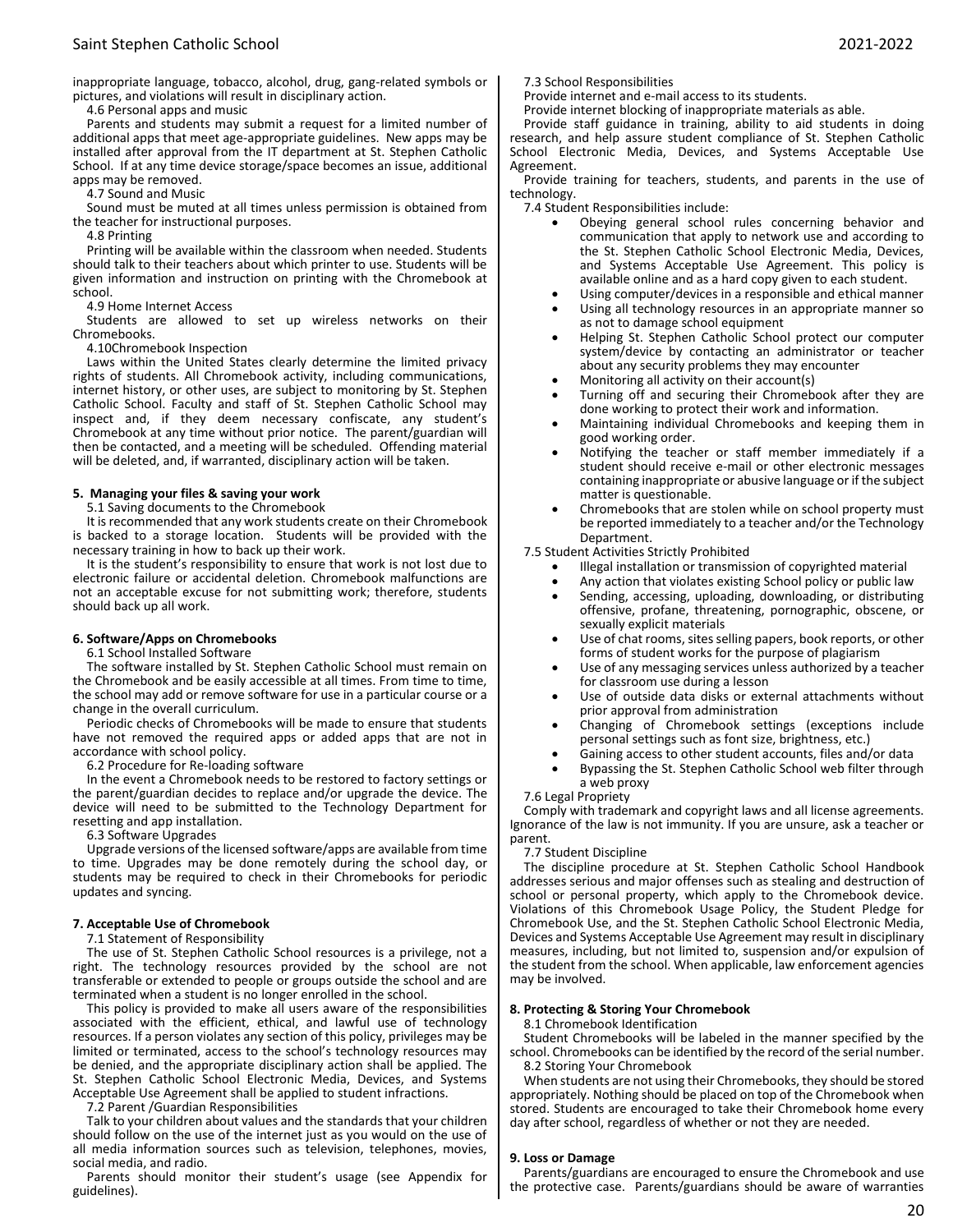and guarantees for their child's Chromebook.

### **10. Hold Harmless/Indemnification**

Each parent/guardian/student agrees not to sue and hereby releases, waives, discharges, holds harmless, indemnifies, and defends St. Stephen Catholic School and the Catholic Diocese of St. Petersburg, as well as their respective employees, personnel, staff, volunteers, agents, directors, affiliates, and representatives, from any and all liability, losses, damages, claims, actions, and causes of action of every nature for any and all known or unknown, foreseen or unforeseen, bodily or personal injuries, property damage, or other loss, whether claimed by the student, parent, legal representative, or any third party, relating in any way to the use of the Chromebook by the student.

## **Appendix**

### **Parent Guidelines for Monitoring Student Chromebook Usage**

St. Stephen Catholic School recommends the following actions for monitoring student use of their Chromebooks:

- Routinely check the search and URL history to view the sites your student has visited. If the history is being deleted, discuss the importance of leaving it available for you to monitor.
- Require students to use the Chromebook in a common area of the house so you can monitor the websites they are viewing.
- Charge the Chromebooks in a common area of the house each evening.
- Know all passwords that your student has created.
- Remind students of the importance of keeping private information and passwords confidential. They should not share their information with anyone.
- Remind students that they are responsible for what is on their device, even if someone else put it there. Devices should not be shared.

Student Pledge for Chromebook Use

- I will take good care of my Chromebook
- I will never leave my Chromebook unattended
- I will never loan out my Chromebook to other individuals
- I will know where my Chromebook is at all times
- I will charge my Chromebook's battery daily prior to coming to school
- I will keep food and beverages away from my Chromebook
- I will not disassemble any part of my Chromebook or attempt any repairs
- I will protect my Chromebook by only carrying it in a case provided by my parent/guardian
- I will use my Chromebook in ways that are appropriate and educational, meeting St. Stephen Catholic School expectations.
- I will not deface the serial number on any Chromebook
- I will follow the expectations outlined by St. Stephen Catholic School Electronic Media, Devices, and Systems Acceptable Use Agreement while at school, as well as outside the school day.
- I will file a report to the teacher or administration in case of theft, vandalism, and other acts that occur outside school.
- I will be responsible for all damage or loss caused by neglect or abuse.
- I understand that I may lose my Chromebook privileges as a result of my inappropriate behavior, as per the consequence chart found in the student handbook.

## **ST. STEPHEN EXTENDED DAY (CLUB MUSTANG) PROCEDURES AND POLICIES**

The St. Stephen Catholic School extended day program, Club Mustang, was created to assist families who need a safe, supervised environment for their children to stay before and after school. The extended day coordinator and aides work to ensure that Club Mustang is meeting the social, emotional, and physical needs of all students in the program through a variety of indoor and outdoor age-appropriate enrichment activities and study time.

## **PICK-UP PROCEDURE**

Parents should list anyone who may be picking up their child from extended day in ParentsWeb under Emergency Contacts and Pick Up (EC/PU). If you need to add or change the people allowed to pick up your child, please contact the school office.

Everyone picking up a child from extended day must show identification or a St. Stephen Catholic School issued car tag before students will be released. If the pick-up person is not on the list of emergency contacts, parents will be called.

Students will not be released from extended day until after car line is completed at approximately 3:15 PM each day.

## **SCHEDULE**

Students are checked in at 3 pm and given a snack. Two snack options are offered each day and will be posted weekly for parents on the extended day door. Students are also encouraged to bring their own snacks to enjoy after school if they don't like what we are offering or if it isn't enough. Students should also bring a water bottle as drinks are not provided. Snacks will not be provided until further notice. Students should bring a snack and a drink when attending Club Mustang aftercare.

Students play outside until 4 pm. Students have the opportunity to play basketball, soccer, 4-square, or use the playground equipment. We also have playground toys for students who prefer unstructured play.

From 4 PM until 4:30 students are to work silently on homework Monday through Thursday.

Fridays are FUN DAYS!!! Weekly movie choices will be posted for parents on the extended day door. All movies are rated G.

On half-days, students enjoy arts and crafts and movies.

### **CLUB MUSTANG PROCEDURES**

Grades 6-8 are assigned to the Media Center, grades 4-5 are assigned to the Makerspace Studio (room 6), grades 1-3 are assigned to the Art Room (room 11), and grades PK3 - K students are assigned to the PK 3 Room (room 18).

- 1. All students will go directly to their assigned room to check-in with their Club Mustang aide.
- 2. Backpacks will have an assigned space to be stored.
- 3. Any student who does not have homework with them will go to the extended day library and choose a book to read during study time.
- 4. All students are to work in **silence** from 4:00-4:30 PM minutes on homework or read a book if they don't have or have forgotten their homework.
- 5. Students following extended day rules will be eligible for the treasure box at the end of each week.
- 6. Students are not allowed to return to their classrooms to retrieve forgotten materials per administration.
- 7. Students may also earn treasure box by completing math facts (grades 1-2) and multiplication tables (grade 3) with the Club Mustang Coordinator and complete additional reading beyond the daily assigned minutes.
- 8. The Club Mustang coordinator and assistants are available to help students with homework.
- 9. Students may work cooperatively on their homework.
- 10. Students will pack up for dismissal before they are allowed to play or engage in extended day activities.
- 11. Students will clean up after themselves at all times. If you take it out, you put it back where it belongs.
- 12. Students will take the utmost care with extended day games, toys, and materials.

## **DISCIPLINE POLICY**

All students are to observe the discipline policy as outlined in the student handbook, "In following the guidelines of *Project Achieve and 1-2-3 Magic*, each child must learn that every action or activity, good or bad, will bring about a consequence. The goals of this program are to stop unacceptable behaviors, encourage good behaviors, and establish a peaceful and productive [extended day experience]."

- 1. Minor infractions will be given three warnings with a time-out upon the third warning.
- 2. Time-outs will either be supervised, quiet sitting, or walking the parameter of the playground.